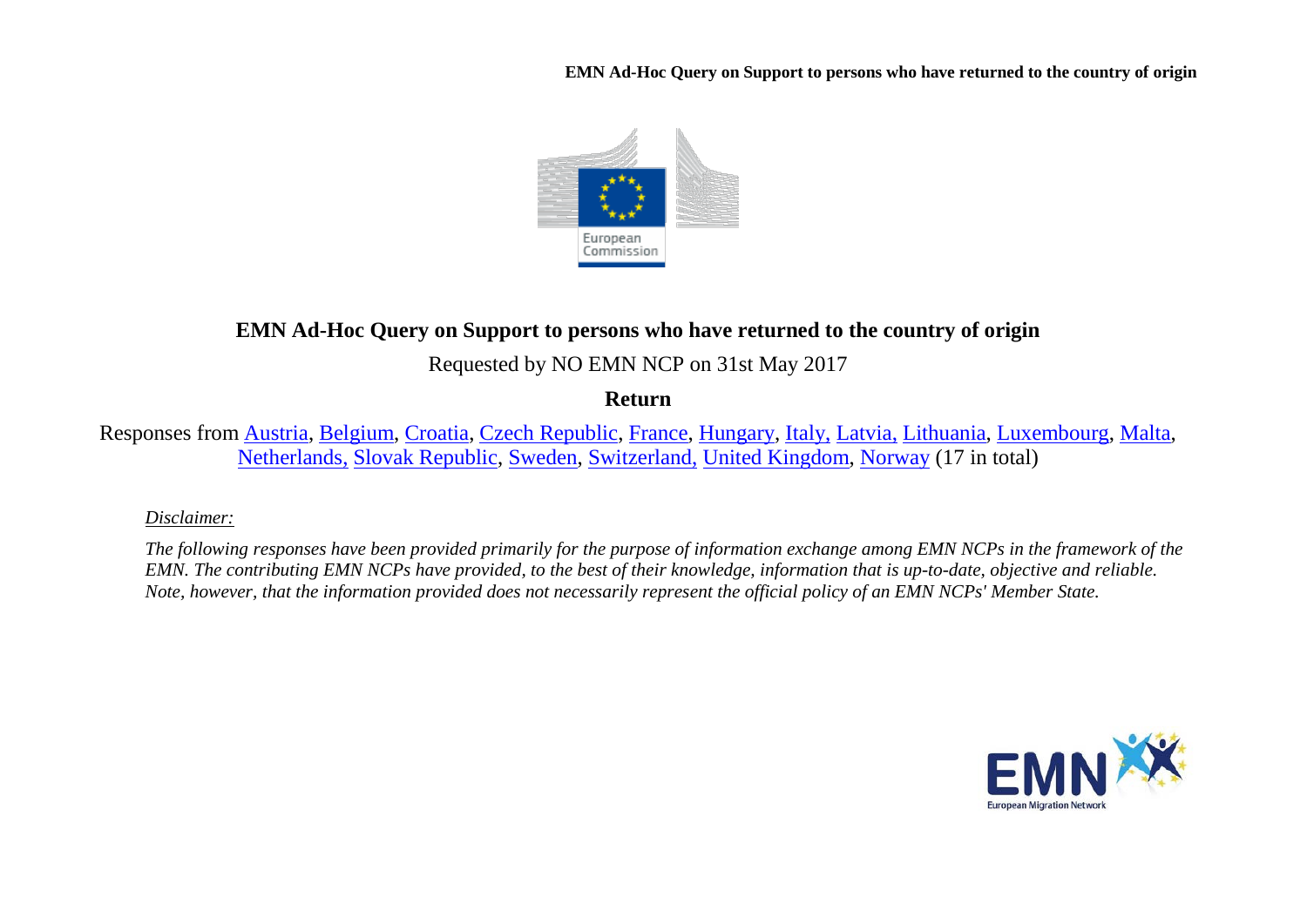#### **Background information:**

The Norwegian Ministry of Justice and Public Security requests information on the support from (Member) States to persons who have returned to the country of origin following a return decision. We kindly request you to provide information on post arrival assistance provided 1) in cash and 2) in-kind. In addition, we request you to comment on what type of programme you offer.

We are aware that MS provide differentiated support whilst others do have standard programmes.

It would be greatly appreciated if you could provide the following information, in  $\epsilon$  and as of 1 June 2017. We apologize for the urgency which means that replies arriving after Tuesday 20 June will be of limited usefulness to the Ministry:

### **Questions**

- 1. Post arrival support to persons returning voluntarily (with support) to country of origin: (Please answer for each country with separate rates/amounts).What is the total cash amount an individual returnee will receive following his/her acceptance of a voluntary (supported) return offer within the deadline for return?.
- 2. What is the total in kind amount an individual returnee will receive within the deadline for return?
- 3. What are the corresponding cash amounts if the voluntary (supported) offer is accepted after the deadline set for return?
- 4. What are the corresponding in kind amounts if the voluntary (supported) offer is accepted after the deadline set for return?
- 5. What cash amount is given as extra support to each child returning with their parents within the deadline?
- 6. What cash amount is given as extra support to each child returning with their parents after the deadline?
- 7. How much in kind is given as extra support to each child returning with their parents within the deadline for return?<br>8. How much in kind is given as extra support to each child returning with their parents after the de
- 8. How much in kind is given as extra support to each child returning with their parents after the deadline?
- 9. What is the total cash amount and/or in kind an individual returnee under the vulnerable group programme will receive following his/her acceptance of a voluntary (supported) return?
- 10. What is the total cash amount an individual over the age of 18 returning to the country of origin instead of to a MS under the Dublin Regulation will receive following his/her acceptance of a voluntary (supported) return?
- 11. What is the total cash amount an individual under the age of 18 returning to the country of origin instead of to a MS under the Dublin Regulation will receive following his/her acceptance of a voluntary (supported) return?
- 12. What is the total cash amount an individual returnee will receive following his/her acceptance of a voluntary (supported) return if provided with a valid travel document upon applying?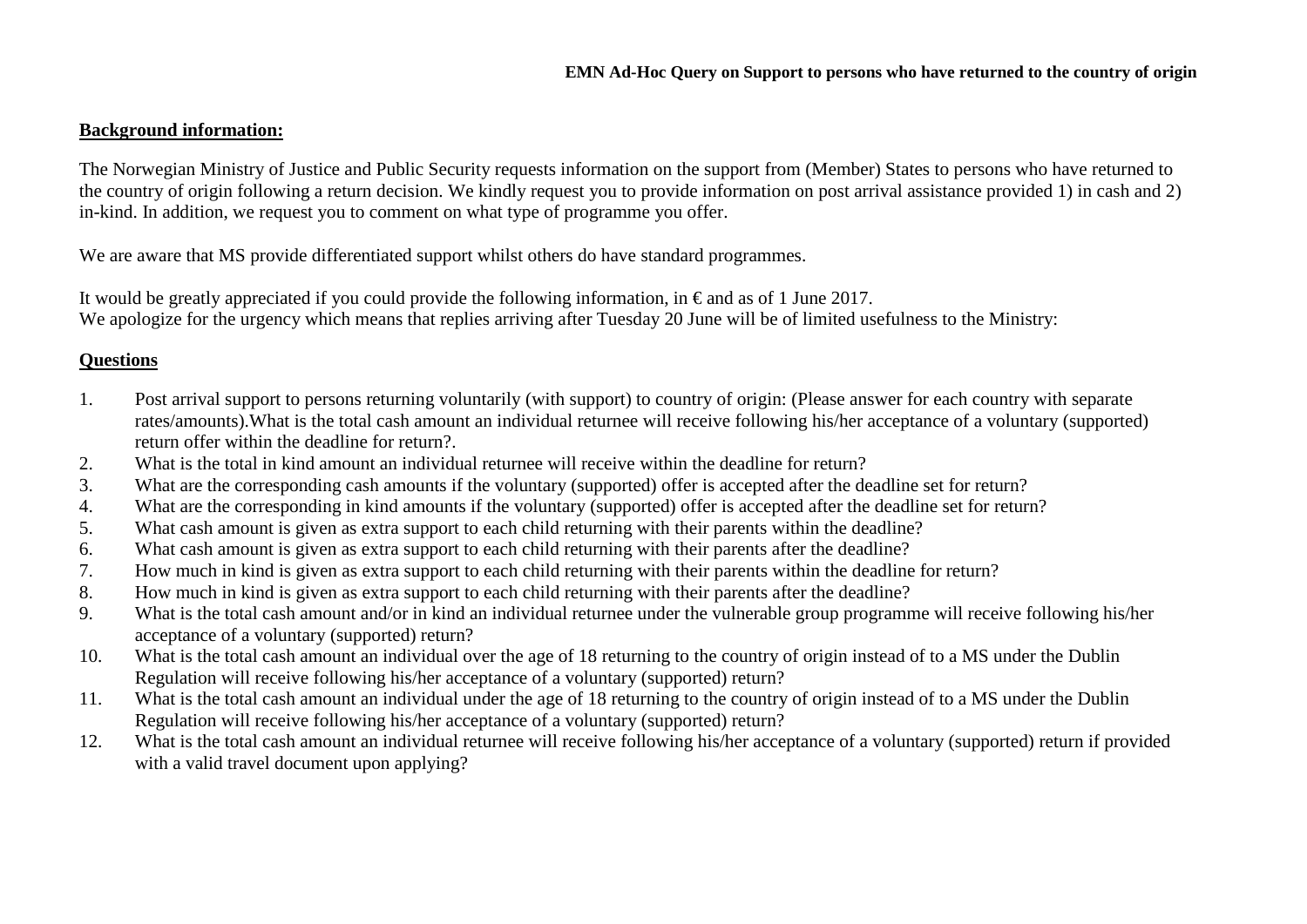13. Support if returned by force to country of origin: (Please answer for each country with special conditions.)Is any support provided to persons in this group following their return to the country of origin? No:\_\_Yes:\_\_\_ If 'yes' please describe the circumstances and provide the total amounts for support in cash and in kind, in  $\epsilon$ . Please, make use of the distinctions made above if relevant.

## **Responses**

<span id="page-2-0"></span>

| <b>Country</b>        | <b>Wider</b><br><b>Dissemination</b>                                                                                                                                                                                                                                                                                                                                                                                                                                                                                                                                                                                                                                                                                                                                                                                                                                                                                                                                                                                                                                                                                                                                                                                                           | <b>Response</b>                                                                                                                                                                                                                                                                                                                                                                                                                                     |
|-----------------------|------------------------------------------------------------------------------------------------------------------------------------------------------------------------------------------------------------------------------------------------------------------------------------------------------------------------------------------------------------------------------------------------------------------------------------------------------------------------------------------------------------------------------------------------------------------------------------------------------------------------------------------------------------------------------------------------------------------------------------------------------------------------------------------------------------------------------------------------------------------------------------------------------------------------------------------------------------------------------------------------------------------------------------------------------------------------------------------------------------------------------------------------------------------------------------------------------------------------------------------------|-----------------------------------------------------------------------------------------------------------------------------------------------------------------------------------------------------------------------------------------------------------------------------------------------------------------------------------------------------------------------------------------------------------------------------------------------------|
| <b>Austria</b><br>Yes | 1. Before answering the questions Austria wants to point out in the beginning, that there is no<br>legal right to receive post arrival assistance. Further, that benefits can only be received once and<br>are subject to approval. It does not matter if the returnee returns within or after the deadline for<br>return. Austria supports 3 reintegration programs. ERIN (European Reintegration Network;<br>partner countries: Afghanistan, Iraq, Iran, Pakistan, Russia, Nigeria, Morocco, Somaliland; 350<br>cases p.a.) and the two bilateral projects RESTART II (IOM; Afghanistan, Iran; Jan. 2017 – Dec.<br>2019; 490 reintegration cases) and IRMA plus (Caritas; vulnerable cases in about 50 countries of<br>origin; Jan. 2017 – Dec. 2019; 150 reintegration cases). Post arrival support cash: ERIN EUR<br>500.- (no cash in Russia), RESTART II EUR 500.-, IRMA plus no cash. Source: Federal<br>Ministry of the Interior.<br><b>2.</b> It does not matter if the returnee returns within or after the deadline for return. Post arrival<br>support in kind: ERIN EUR 3.000.- (Russia EUR 3.500.-), RESTART II EUR 2.800.- (for<br>example: education and trainings, support for starting or joining a business, accommodation) |                                                                                                                                                                                                                                                                                                                                                                                                                                                     |
|                       |                                                                                                                                                                                                                                                                                                                                                                                                                                                                                                                                                                                                                                                                                                                                                                                                                                                                                                                                                                                                                                                                                                                                                                                                                                                | IRMA plus EUR 3.000.- (for example: basic needs like housing, medical and psychological care,<br>business assistance, job training). Source: Federal Ministry of the Interior.<br><b>3.</b> It does not matter if the returnee returns within or after the deadline for return. Thus same as<br>within deadline for cash: ERIN EUR 500.- (no cash in Russia), RESTART II EUR 500.-, IRMA<br>plus no cash. Source: Federal Ministry of the Interior. |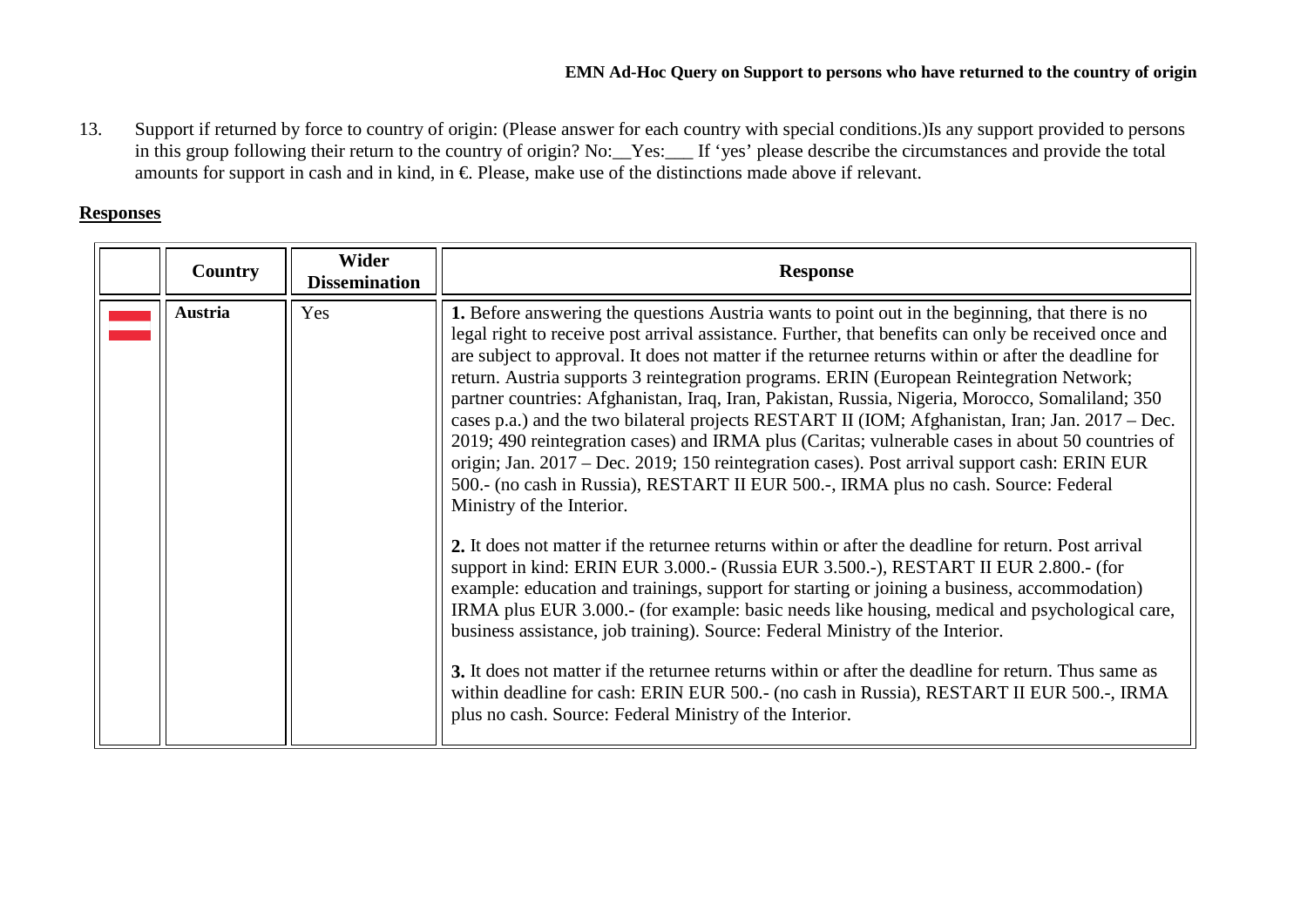|  | 4. It does not matter, if the returnee returns within or after the deadline for return. Thus same as<br>within deadline for in kind: ERIN EUR 3.000.- (Russia EUR 3.500.-), RESTART II EUR 2.800.-<br>, IRMA plus EUR 3.000.-. Source: Federal Ministry of the Interior.                                               |
|--|------------------------------------------------------------------------------------------------------------------------------------------------------------------------------------------------------------------------------------------------------------------------------------------------------------------------|
|  | 5. No extra cash support to each child is given post arrival. Source: Federal Ministry of the<br>Interior.                                                                                                                                                                                                             |
|  | 6. No extra cash support to each child is given post arrival. Source: Federal Ministry of the<br>Interior.                                                                                                                                                                                                             |
|  | 7. No extra in kind support to each child is given post arrival. Source: Federal Ministry of the<br>Interior.                                                                                                                                                                                                          |
|  | 8. No extra in kind support to each child is given post arrival. Source: Federal Ministry of the<br>Interior.                                                                                                                                                                                                          |
|  | 9. Austria supports a reintegration project for vulnerable cases: IRMA plus (Caritas; vulnerable<br>cases in about 50 countries of origin; Jan. 2017 – Dec. 2019; 150 reintegration cases). Post arrival<br>support: EUR 3.000.- in kind, no cash. Source: Federal Ministry of the Interior.                           |
|  | 10. It does not matter how old a person is and in which state of procedure a person decides to<br>return voluntarily. Thus same cash amounts: ERIN EUR 500.- (no cash in Russia), RESTART II<br>EUR 500.-, IRMA plus no cash. Source: Federal Ministry of the Interior.                                                |
|  | 11. It does not matter how old a person is and in which state of procedure a person decides to<br>return voluntarily. Thus same cash amounts: ERIN EUR 500.- (no cash in Russia), RESTART II<br>EUR 500.-, IRMA plus no cash. Source: Federal Ministry of the Interior.                                                |
|  | 12. It does not matter if there was a valid travel document upon applying. A laissez-passer can be<br>organized from the embassy after applying and before departure. Thus same for cash: ERIN EUR<br>500.- (no cash in Russia), RESTART II EUR 500.-, IRMA plus no cash. Source: Federal<br>Ministry of the Interior. |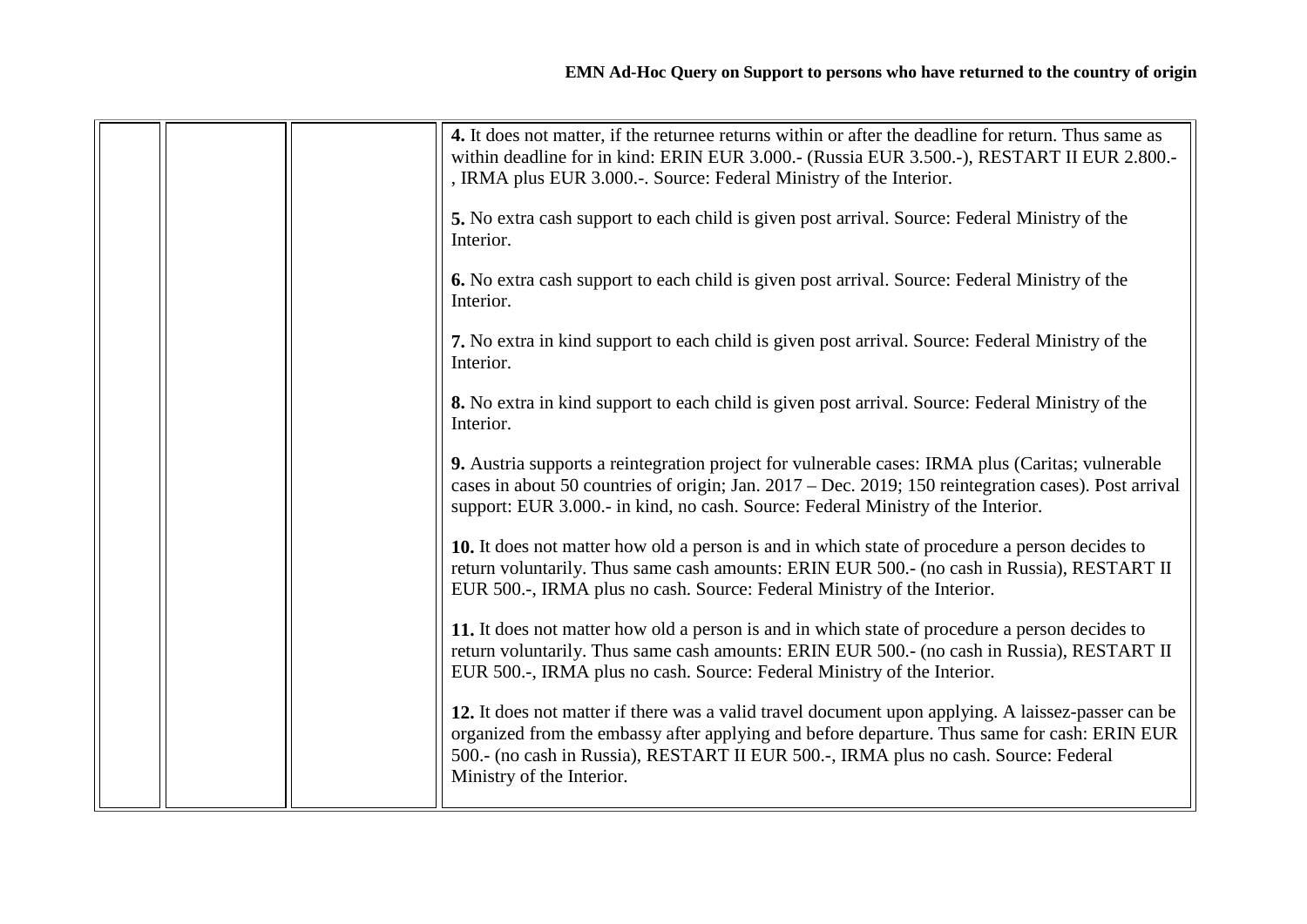<span id="page-4-0"></span>

|                |     | 13. Not provided. Source: Federal Ministry of the Interior.                                                                                                                                                                                                                                                                                                                                                                                                                                                                                                                                                                                                                                                                                                                                                                                                                                                                                                                                                                                                                                                                                                                                                                                                                                                                                                                                                                                                                                                                                                                                                                                                                                                                                                                                                                                                                                                                                                                                                                                                                                                                                                                                                                                                      |
|----------------|-----|------------------------------------------------------------------------------------------------------------------------------------------------------------------------------------------------------------------------------------------------------------------------------------------------------------------------------------------------------------------------------------------------------------------------------------------------------------------------------------------------------------------------------------------------------------------------------------------------------------------------------------------------------------------------------------------------------------------------------------------------------------------------------------------------------------------------------------------------------------------------------------------------------------------------------------------------------------------------------------------------------------------------------------------------------------------------------------------------------------------------------------------------------------------------------------------------------------------------------------------------------------------------------------------------------------------------------------------------------------------------------------------------------------------------------------------------------------------------------------------------------------------------------------------------------------------------------------------------------------------------------------------------------------------------------------------------------------------------------------------------------------------------------------------------------------------------------------------------------------------------------------------------------------------------------------------------------------------------------------------------------------------------------------------------------------------------------------------------------------------------------------------------------------------------------------------------------------------------------------------------------------------|
| <b>Belgium</b> | Yes | 1. Please note: • Foreigners from EU countries, from countries with visa exemption (for example<br>Albania, Serbia and Brazil) or from Kosovo do in principle not receive in-cash or in-kind support.<br>They can only receive a ticket to travel back to their country of origin. However if foreigners of<br>these countries are vulnerable (pregnant women, elderly person, medical problems) they might<br>receive €500,- per person of in-kind support. In case of a family with underage children it's<br>possible (not certain) they will receive $\epsilon$ 500,- per case of in-kind support. In case of an<br>exceptional situation (e.g. situation in country of origin, person who has left his country of origin<br>a long time ago), foreigners from these countries might (not certain) get $\epsilon$ 1.000,- per case of in-<br>kind support. So the answers provided below do not apply for foreigners from EU countries, from<br>countries with visa exemption or from Kosovo. • In collaboration with IOM and Caritas<br>International Belgium a project has been started in June 2016. The project includes counselling to<br>people who voluntarily return to countries in the Western Balkans (Albania, Serbia, Bosnia and<br>Herzegovina, FYRO Macedonia, Montenegro and Kosovo). After return, the local IOM or<br>Caritas International Belgium office provides assistance in dealing with administrative<br>obligations. Unlike in the case of the regular voluntary return program, returnees in the above-<br>mentioned project do not directly receive in cash / in kind support for housing, establishing<br>micro-initiatives,  Instead people who voluntarily return to the Western Balkans are given a<br>specific guidance and referral to get access to already existing social services in their country of<br>origin. • Sometimes support is temporarily increased for certain countries of origin (for example<br>Central Iraq in 2016). $\epsilon$ 250,- per person.<br>2. €700,- per person + €1.500 per case. The €1.500 per case is only for asylum seekers whose<br>asylum applications were taken into consideration (so for example no Dublin cases or no<br>humanitarian regularisation).<br>3. €250,- per person |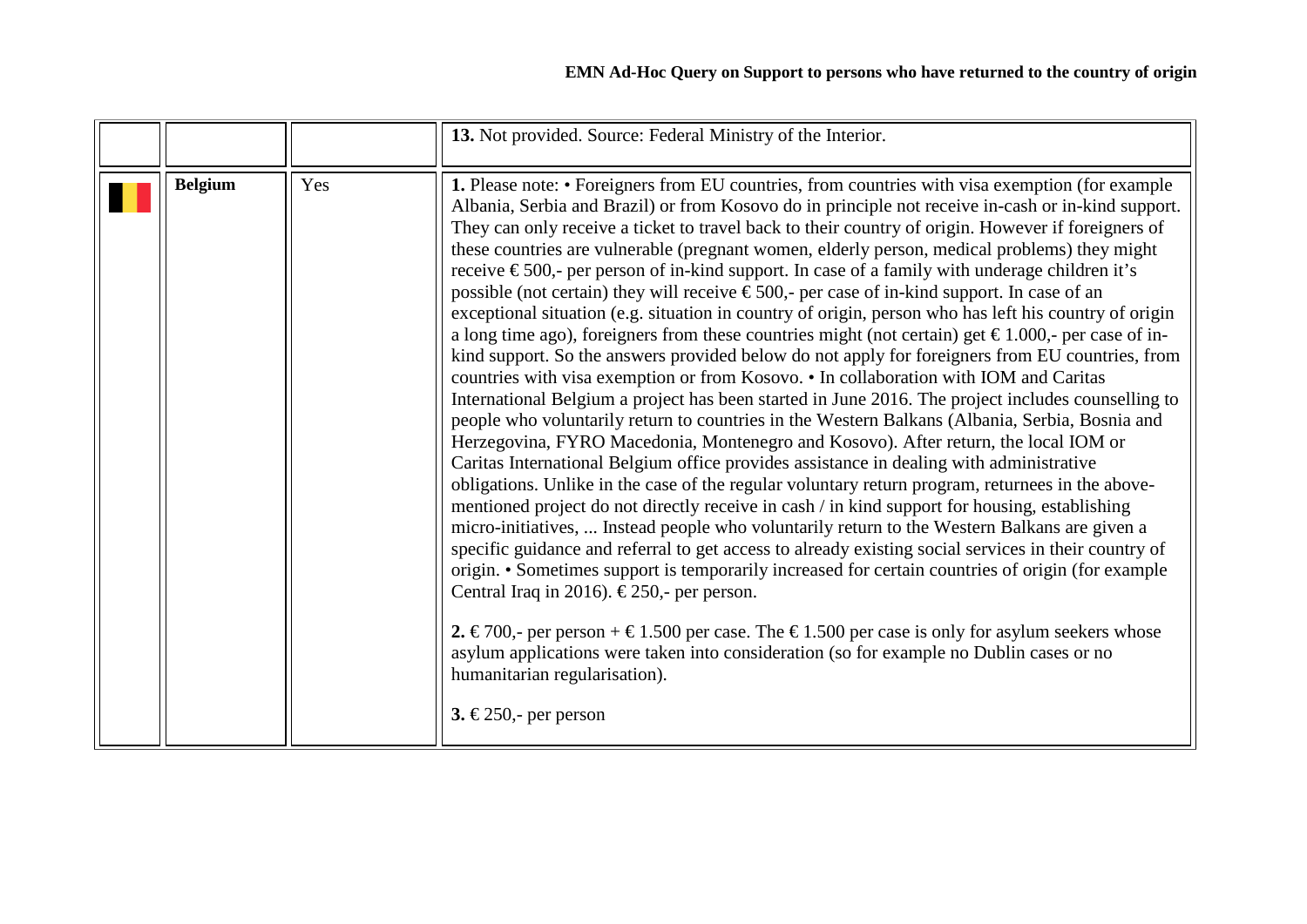|  | 4. If the person has ever started a residence procedure (asylum, family reunification, stay for<br>medical reasons, ): $\epsilon$ 700,- per person. If the person has never started a residence procedure:<br>nothing, except if he is vulnerable (please see question 9).                                                                                                                                                                                                                                                                                                                                                                          |
|--|-----------------------------------------------------------------------------------------------------------------------------------------------------------------------------------------------------------------------------------------------------------------------------------------------------------------------------------------------------------------------------------------------------------------------------------------------------------------------------------------------------------------------------------------------------------------------------------------------------------------------------------------------------|
|  | 5. €125,- per child                                                                                                                                                                                                                                                                                                                                                                                                                                                                                                                                                                                                                                 |
|  | 6. €125,- per child                                                                                                                                                                                                                                                                                                                                                                                                                                                                                                                                                                                                                                 |
|  | 7. If a residence procedure was started: $\epsilon$ 350,- per child. If no residence procedure was started,<br>the family does not receive in-kind support for adults or for children. (except in case of<br>vulnerability, every family with underage children is considered vulnerable and might receive $\epsilon$<br>500,- per case, please see question 9)                                                                                                                                                                                                                                                                                     |
|  | 8. If a residence procedure was started: €350,- per child. If no residence procedure was started,<br>the family does not receive in-kind support for adults or for children. (except in case of<br>vulnerability, every family with underage children is considered vulnerable and might receive $\epsilon$<br>500,- per case, please see question 9)                                                                                                                                                                                                                                                                                               |
|  | 9. Vulnerable person will not receive additional in-cash support. Additional in-kind support: -<br>Families with underage children: $+ \epsilon 500$ ,- per case - Vulnerable category (pregnant women,<br>elderly person or medical problems): $+ \epsilon 500$ ,- per vulnerable person - Person is not an asylum<br>seeker (so not entitled to $\epsilon$ 1.500,- of reintegration support per case) and if there is an exceptional<br>situation (e.g. specific situation in country of origin or person who has left his country of origin a<br>long time ago), then it's possible (not certain) he will get up to $\epsilon$ 1.000,- per case. |
|  | 10. $\in 250$ , per person (the same amount as an individual who is not in the Dublin procedure)                                                                                                                                                                                                                                                                                                                                                                                                                                                                                                                                                    |
|  | 11. €125,- per child (€250,- for an unaccompanied minor)                                                                                                                                                                                                                                                                                                                                                                                                                                                                                                                                                                                            |
|  | 12. €250,- per person (the same amount as an individual who doesn't have a valid travel<br>document upon applying).                                                                                                                                                                                                                                                                                                                                                                                                                                                                                                                                 |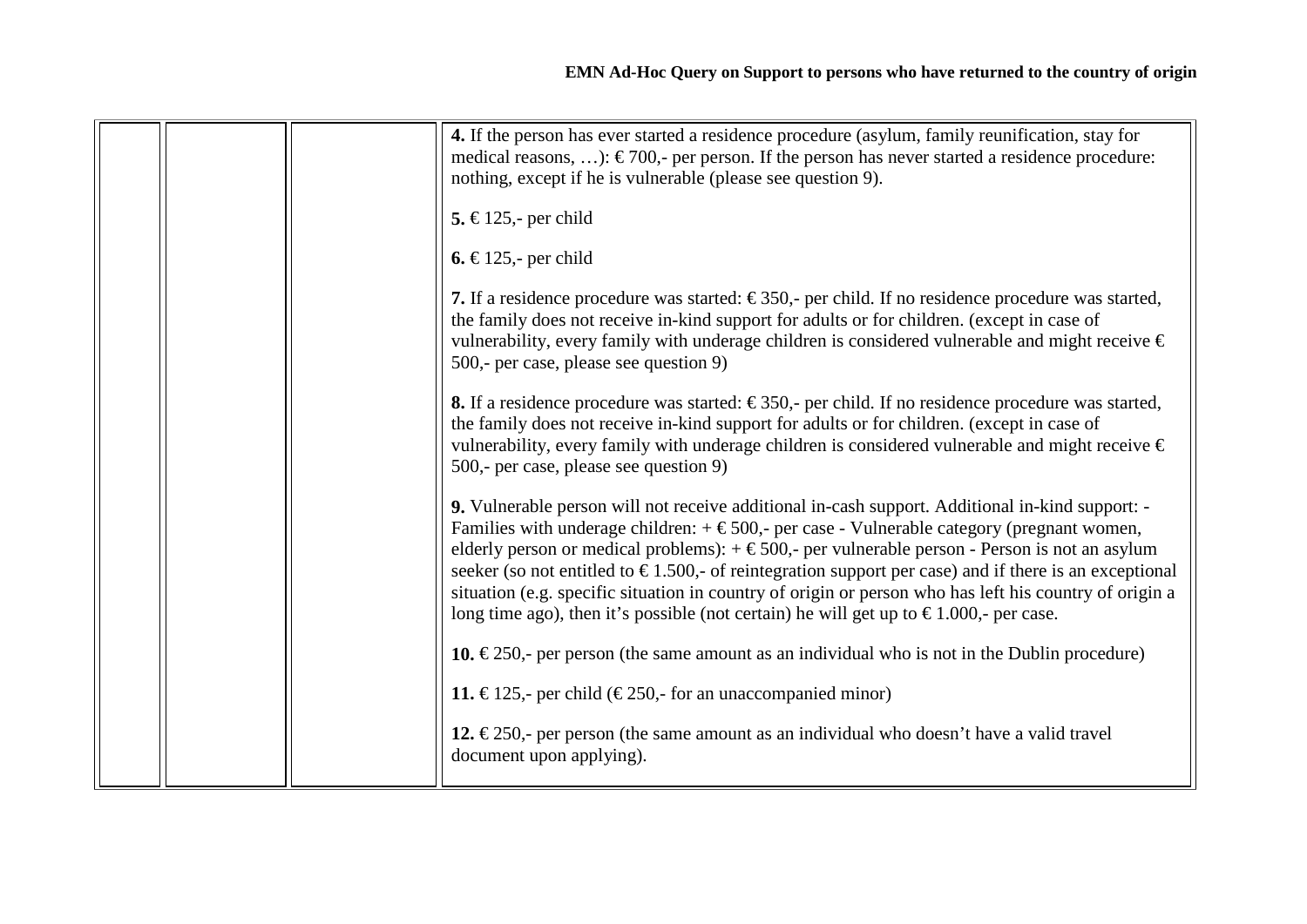<span id="page-6-0"></span>

|         |     | 13. No. In general forced returnees never receive in-cash support and never in-kind support.<br>Exceptions are possible: on a case by case evaluation can be decided to grant support by the<br>Belgian Immigration Office. Also for vulnerable persons 'special needs' in case of forced return<br>can be interpreted as reintegration support (this can be material support on the spot - but only in<br>function of the person's pathology and usually involves medical, psychological or psychiatric<br>care, medication, hospitalization). For example this support can be used for housing - e.g.<br>accommodation for a wheelchair user. Sources: - Federal Agency for the Reception of Asylum<br>Seekers / Fedasil (International Unit) - Fedasil, scheme of the return and reintegration program<br>(attached to the Belgian answer, only available in French and Dutch) - Ad-Hoc query on Means<br>to incentivise (voluntary) returns of irregular staying third-country nationals, requested by COM<br>on 2nd December 2016 |
|---------|-----|----------------------------------------------------------------------------------------------------------------------------------------------------------------------------------------------------------------------------------------------------------------------------------------------------------------------------------------------------------------------------------------------------------------------------------------------------------------------------------------------------------------------------------------------------------------------------------------------------------------------------------------------------------------------------------------------------------------------------------------------------------------------------------------------------------------------------------------------------------------------------------------------------------------------------------------------------------------------------------------------------------------------------------------|
| Croatia | Yes | 1. Croatia does not provide a post arrival support to persons returning voluntarily.<br>2. N/A<br>3. N/A<br>4. N/A<br>5. N/A<br>6. N/A<br>7. N/A<br>8. N/A<br>9. N/A<br>10. N/A                                                                                                                                                                                                                                                                                                                                                                                                                                                                                                                                                                                                                                                                                                                                                                                                                                                        |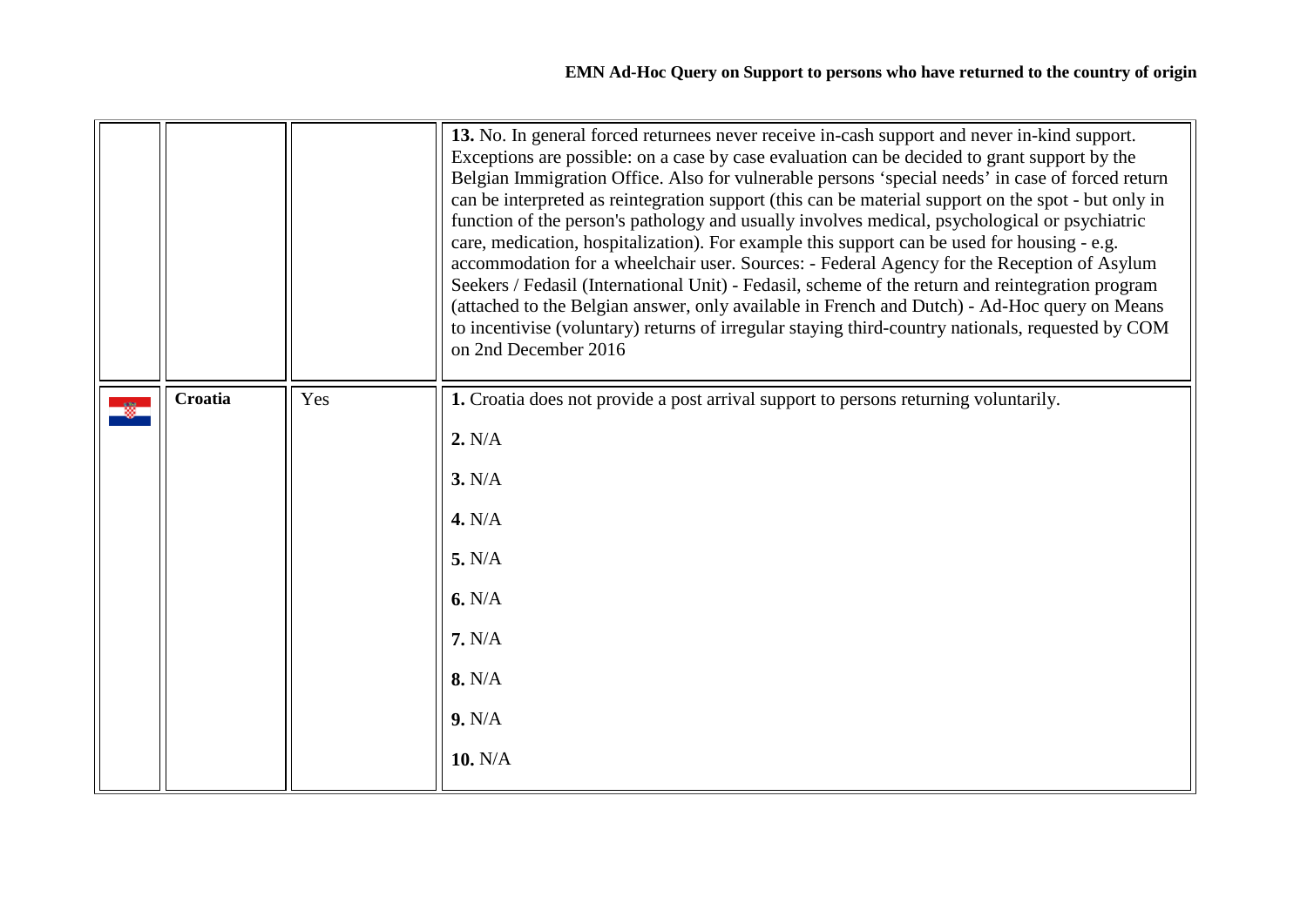<span id="page-7-0"></span>

|                                 |     | 11. N/A<br>12. N/A<br>13. N/A                                                                                                                                                                                                                                                                                                                                                                                                                                                                                                                                                                                                                                                                                                                                                                                                                                                                                                                                                                                                                                                                                                                                                                                                                                                                                                                                                                       |
|---------------------------------|-----|-----------------------------------------------------------------------------------------------------------------------------------------------------------------------------------------------------------------------------------------------------------------------------------------------------------------------------------------------------------------------------------------------------------------------------------------------------------------------------------------------------------------------------------------------------------------------------------------------------------------------------------------------------------------------------------------------------------------------------------------------------------------------------------------------------------------------------------------------------------------------------------------------------------------------------------------------------------------------------------------------------------------------------------------------------------------------------------------------------------------------------------------------------------------------------------------------------------------------------------------------------------------------------------------------------------------------------------------------------------------------------------------------------|
| <b>Czech</b><br><b>Republic</b> | Yes | 1. Refugee Facilities Administration reimburse costs in a form of a direct purchase of travel<br>documents and for additional costs directly related to voluntary return. Flight tickets or any kind<br>of travel tickets are bought to full extent. Personal assistance and support is provided during<br>realization of return. Credit in form of cash is provided only in cases where it is not possible to<br>direct flight destination required. Cash allowance is solidly set in advance, all in correlation of<br>known travel prices in each requested country.<br>2. Financial amounts for purchased tickets are different from case to case. Expenses for voluntary<br>returns are reimbursed to full extent. The average sum spent for one voluntary return was: 2017 –<br>11 085 CZK, 2016 - 7 334 CZK<br>3. Realization of the voluntary return does not include any cash support after expiration of<br>statutory term.<br>4. Realization of the voluntary return does not include any in kind support after expiration of<br>statutory term.<br>5. Special support for families with children is not realized upon given criteria.<br>6. We are not providing financial support for returning clients neither support for children.<br>Realization of voluntary return is not possible in case when client is requesting support after the<br>deadline expiration of statutory term. |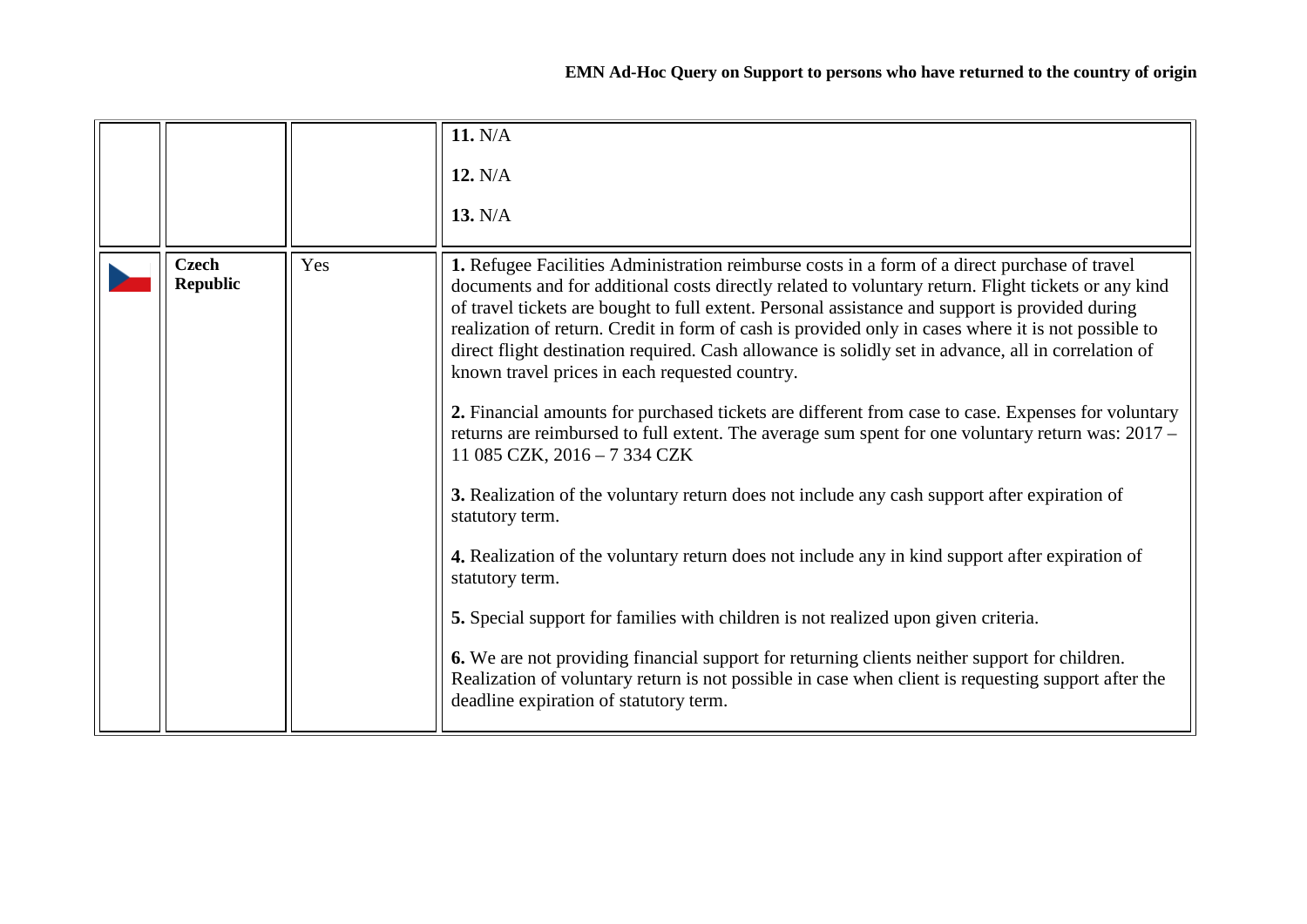<span id="page-8-0"></span>

|               |     | 7. Special support for families with children is not realized upon given criteria. In individual<br>cases support refers to individual need (in those cases extras can be provided – baby pram,<br>clothing, travel luggage etc.)<br>8. We are not providing extra financial support for returning clients neither support for children.<br>Realization of voluntary return is not possible in case when client is requesting support after<br>expiration of statutory term.<br>9. We are not providing special financial support for persons that belong to the vulnerable groups.<br>We are providing personal assistance. Attendance is assigned to the handicapped client who is<br>unable to travel on his own to the country of origin.<br>10. We are not providing financial support.<br>11. We are not providing financial support. |
|---------------|-----|---------------------------------------------------------------------------------------------------------------------------------------------------------------------------------------------------------------------------------------------------------------------------------------------------------------------------------------------------------------------------------------------------------------------------------------------------------------------------------------------------------------------------------------------------------------------------------------------------------------------------------------------------------------------------------------------------------------------------------------------------------------------------------------------------------------------------------------------|
|               |     | 12. The only cash that is given directly to the returnee is the contribution described in point 1 (see<br>above). There is no limit in terms of the money spent in this case.<br>13. NO                                                                                                                                                                                                                                                                                                                                                                                                                                                                                                                                                                                                                                                     |
| <b>France</b> | Yes | 1. The cash amount is the same for adults and children. The cash amount given under the assisted<br>voluntary return programme is different, depending of the area of origin or the visa exemption: -<br>EU and EEA citizens and nationals of Switzerland, Andorra, Monaco, San Marino: €50 per<br>person. - Nationals of third countries exempt from visas and Kosovo nationals: €300 per person. -<br>Other third country nationals: $650$ per person. There is only a deadline offer under the<br>reintegration programme (not under the assisted voluntary return programme).<br>2. Level 1 (social reintegration): $\epsilon 400$ per adult and $\epsilon 300$ per child. Level 2 (employment and<br>vocational training): 50% of the salary or the training (if both, the amount of the training is                                   |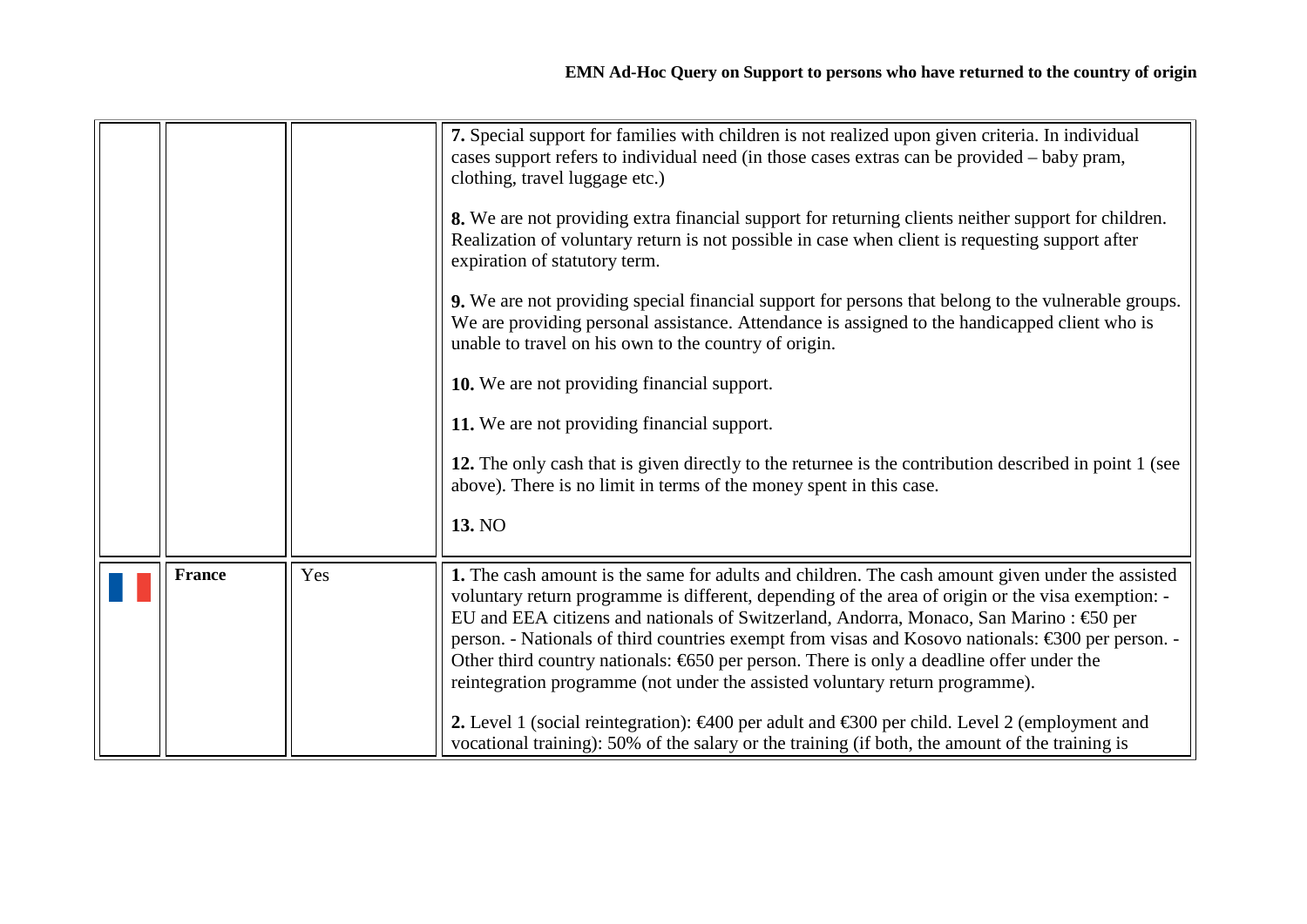<span id="page-9-0"></span>

|                |     | limited to $\in$ 1000), up to a ceiling of $\in$ 4000. Level 3 (small-size business): up to a ceiling of $\in$ 5700 |
|----------------|-----|---------------------------------------------------------------------------------------------------------------------|
|                |     | (operator charge not included).                                                                                     |
|                |     |                                                                                                                     |
|                |     | 3. There is no impact on the assisted voluntary return programme. Regarding the reintegration                       |
|                |     | programme, the third-country national has to go to the OFII office abroad within 3 months,                          |
|                |     | except in Tunisia (within 6 months).                                                                                |
|                |     | 4. There is no reintegration support after the deadline.                                                            |
|                |     | 5. Regarding the assisted voluntary return programme, there is no distinction made between adult                    |
|                |     | or child. However, the cash amount given under the reintegration programme level 1 (social                          |
|                |     | reintegration support) is different: maximal amount for a couple: 800 euros ; minor child: 300                      |
|                |     | euros.                                                                                                              |
|                |     | 6. N/A.                                                                                                             |
|                |     | 7. N/A.                                                                                                             |
|                |     | 8. N/A.                                                                                                             |
|                |     | 9. N/A.                                                                                                             |
|                |     | 10. N/A.                                                                                                            |
|                |     | 11. N/A.                                                                                                            |
|                |     | 12. N/A.                                                                                                            |
|                |     | 13. No.                                                                                                             |
| <b>Hungary</b> | Yes | 1. Neither in case of voluntary nor in case of forced return there isn't any support (financial or in               |
|                |     | kind) provided by the Immigration and Asylum Office of Hungary. In case of eligibility there is a                   |
|                |     | possibility to take part in the Hungarian Assisted Voluntary Return, Reintegration and                              |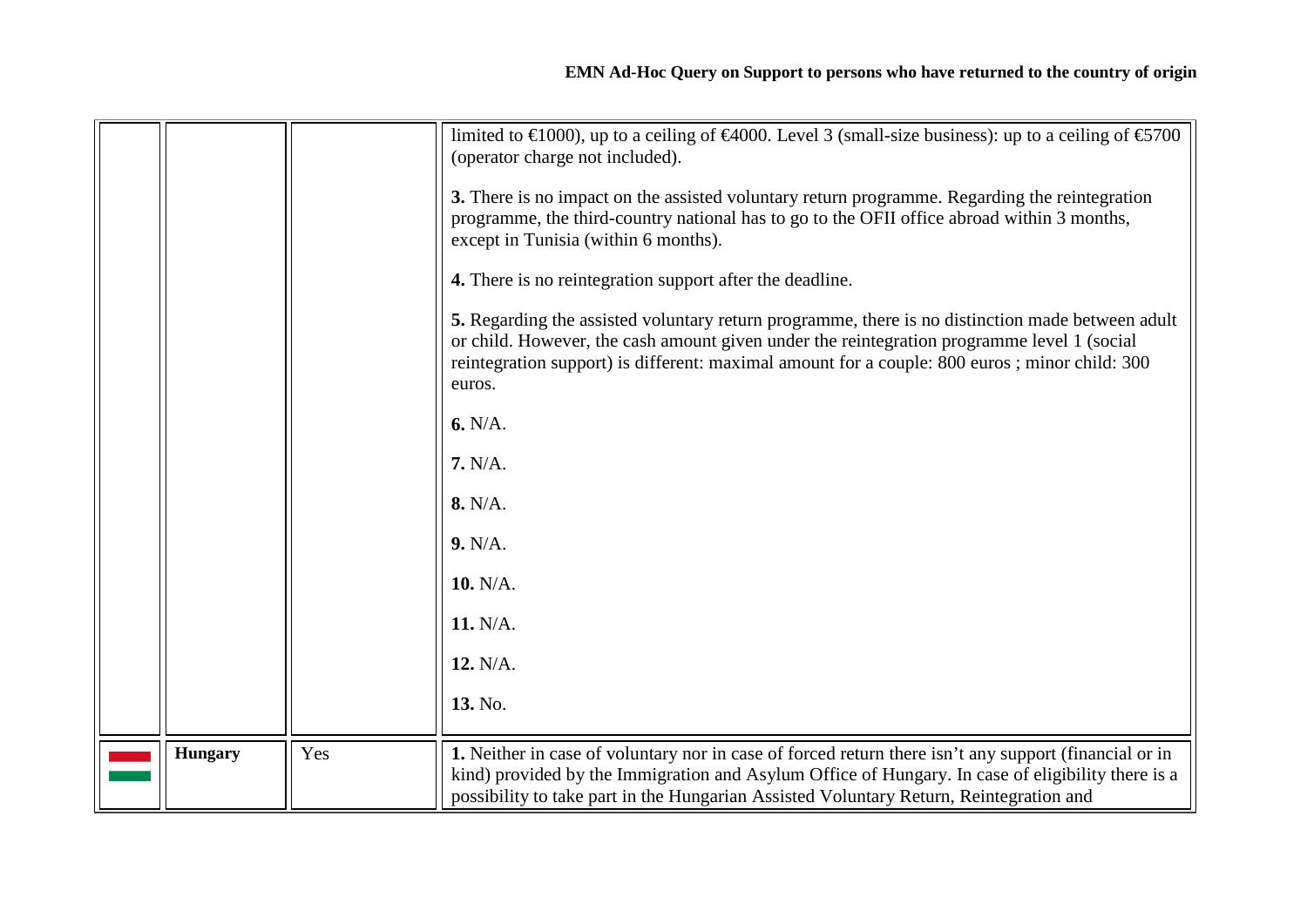<span id="page-10-0"></span>

|              |     | Information Programme for migrants coordinated by the IOM. The reintegration component aims<br>at assisting vulnerable returnees and returnees with chronic medical condition by offering up to<br>650 euro (for a max. of 60 vulnerable returnees) in kind. The project period starts on 01/07/2017<br>and runs until 30/06/2018.<br>2. See answer to question 1.<br>3. See answer to question 1.<br>4. See answer to question 1.<br><b>5.</b> See answer to question 1.<br><b>6.</b> See answer to question 1.<br>7. See answer to question 1.<br><b>8.</b> See answer to question 1.<br><b>9.</b> See answer to question 1.<br><b>10.</b> See answer to question 1.<br>11. See answer to question 1.<br>12. See answer to question 1.<br>13. See answer to question 1. |
|--------------|-----|---------------------------------------------------------------------------------------------------------------------------------------------------------------------------------------------------------------------------------------------------------------------------------------------------------------------------------------------------------------------------------------------------------------------------------------------------------------------------------------------------------------------------------------------------------------------------------------------------------------------------------------------------------------------------------------------------------------------------------------------------------------------------|
| <b>Italy</b> | Yes | 1. In our system, in the case of a voluntary departure resulting from a return decision, no specific<br>support is provided. Recipients of a return decision - whom is granted a deadline for voluntary<br>departure - may also access the Assisted Voluntary Return projects and related benefit, currently<br>implemented in Italy, offered to all recipients eligible for the measure. For people returning                                                                                                                                                                                                                                                                                                                                                            |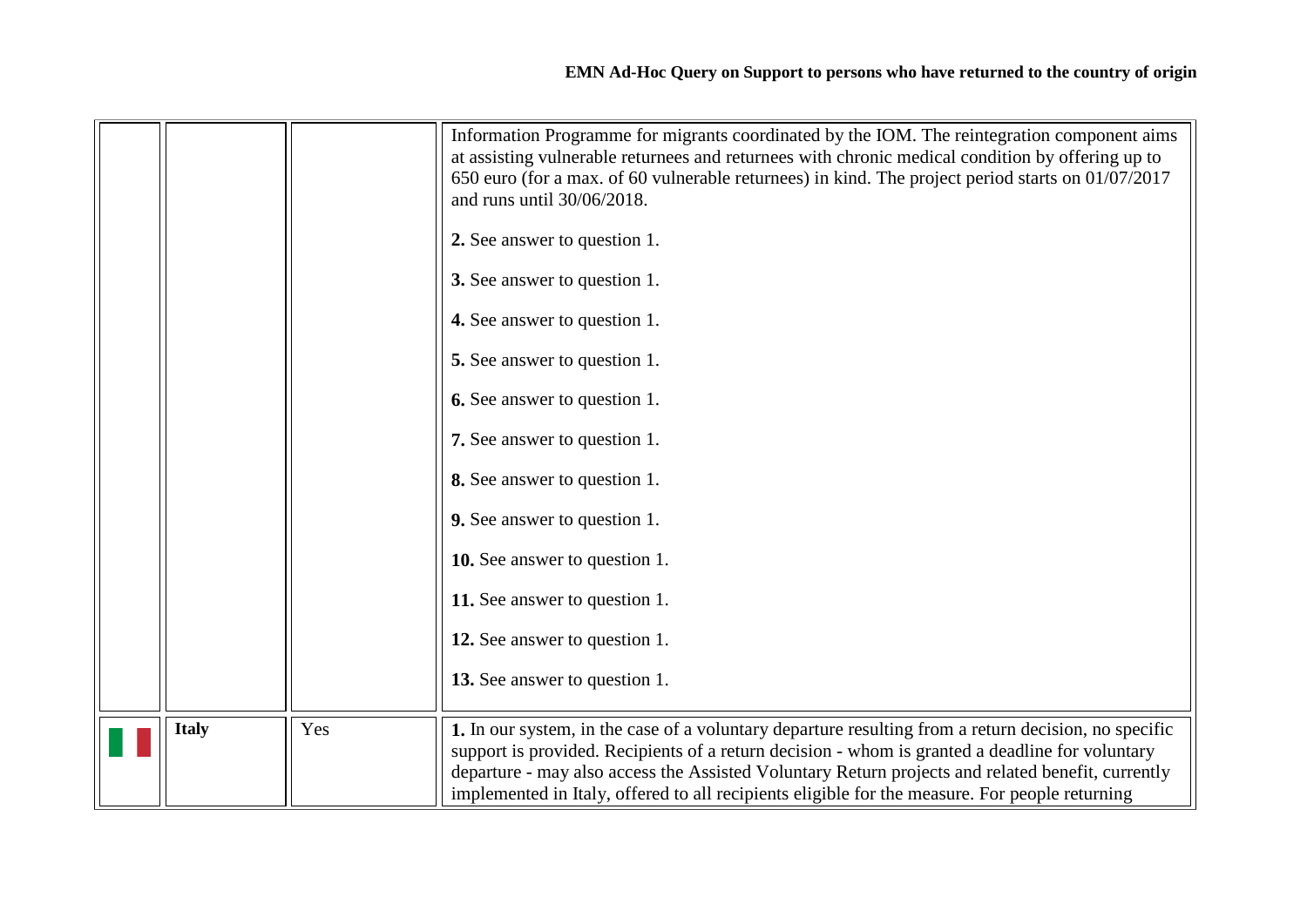|  | voluntarily to country of origin, after the deadline set for return, no specific measures and support<br>are granted. Those who decide to join the AVR programs, receive Euro 400.00 as a pre-departure<br>contribution for first accommodation. This amount in cash is delivered at the moment of<br>departure. They also receive a reintegration grant for the implementation of the relevant plan, in<br>kind, that lies between Euro 1,500.00 and Euro 2,000.00 for any single returnee or family head.<br>2. See answer 1<br>3. See answer 1<br>4. See answer 1<br>5. See answer 1<br>6. See answer 1<br>7. See answer 1<br>8. See answer 1<br>9. According to projects currently implemented in Italy, there are no difference for vulnerable<br>groups<br>10. See answer 1<br>11. See answer 1 |
|--|-------------------------------------------------------------------------------------------------------------------------------------------------------------------------------------------------------------------------------------------------------------------------------------------------------------------------------------------------------------------------------------------------------------------------------------------------------------------------------------------------------------------------------------------------------------------------------------------------------------------------------------------------------------------------------------------------------------------------------------------------------------------------------------------------------|
|  | 12. See answer 1<br>13. No                                                                                                                                                                                                                                                                                                                                                                                                                                                                                                                                                                                                                                                                                                                                                                            |
|  |                                                                                                                                                                                                                                                                                                                                                                                                                                                                                                                                                                                                                                                                                                                                                                                                       |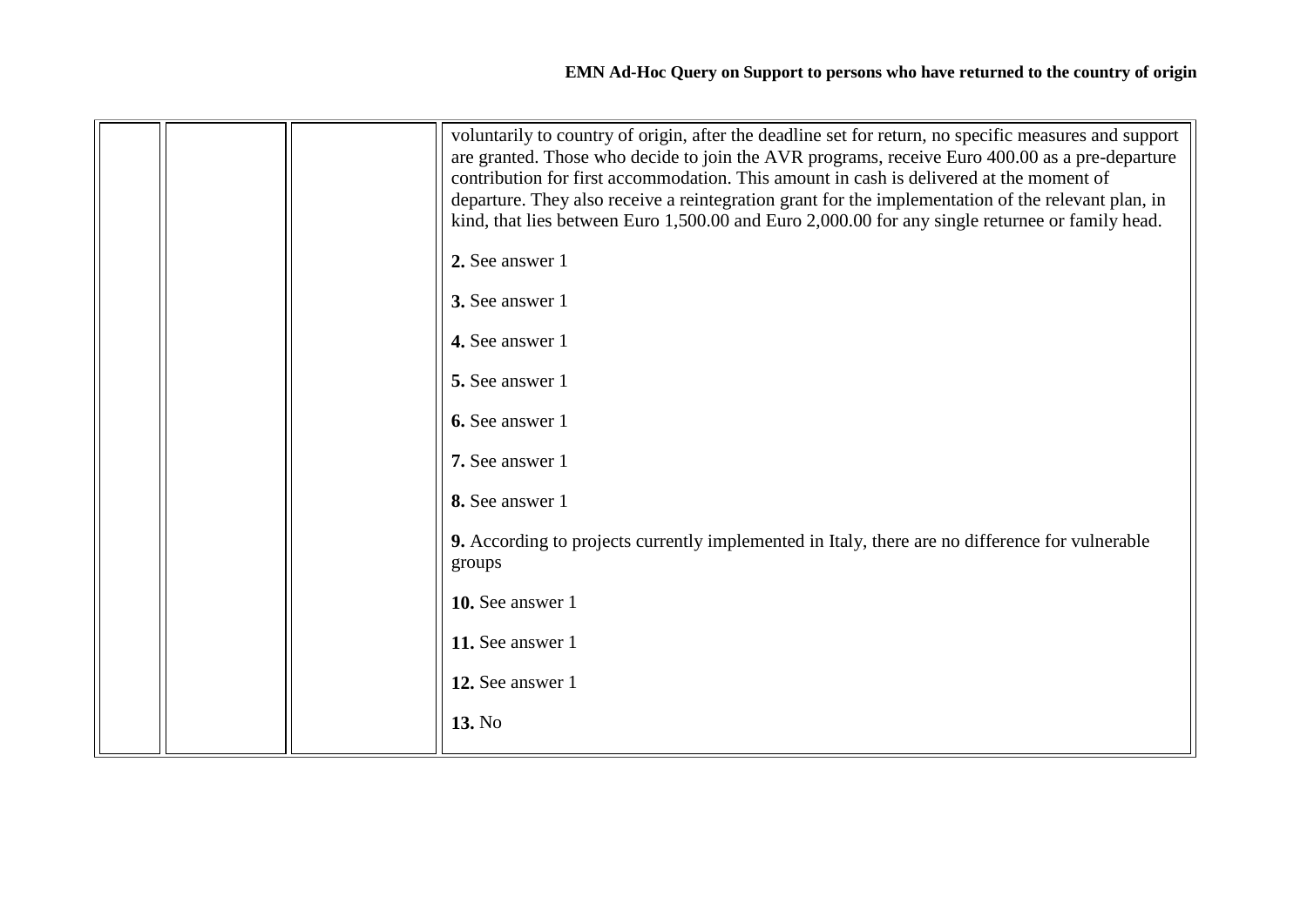<span id="page-12-1"></span><span id="page-12-0"></span>

| Latvia    | Yes | 1. All countries $\bigoplus$ 00                                                                                                                                                                                                                                                                                                                                                                                                                                                           |
|-----------|-----|-------------------------------------------------------------------------------------------------------------------------------------------------------------------------------------------------------------------------------------------------------------------------------------------------------------------------------------------------------------------------------------------------------------------------------------------------------------------------------------------|
|           |     | 2. Support in kind is not provided                                                                                                                                                                                                                                                                                                                                                                                                                                                        |
|           |     | 3. All countries $\bigoplus$ 00 in case the date of departure is extended by the competent authority                                                                                                                                                                                                                                                                                                                                                                                      |
|           |     | 4. Support in kind is not provided                                                                                                                                                                                                                                                                                                                                                                                                                                                        |
|           |     | 5. Also $\bigoplus$ 00 to each child                                                                                                                                                                                                                                                                                                                                                                                                                                                      |
|           |     | 6. Also $\infty$ to each child in case the date of departure is extended by the competent authority                                                                                                                                                                                                                                                                                                                                                                                       |
|           |     | 7. Support in kind is not provided                                                                                                                                                                                                                                                                                                                                                                                                                                                        |
|           |     | 8. Support in kind is not provided                                                                                                                                                                                                                                                                                                                                                                                                                                                        |
|           |     | 9. $600$ in kind                                                                                                                                                                                                                                                                                                                                                                                                                                                                          |
|           |     | 10. €100                                                                                                                                                                                                                                                                                                                                                                                                                                                                                  |
|           |     | 11. €100                                                                                                                                                                                                                                                                                                                                                                                                                                                                                  |
|           |     | 12. €100                                                                                                                                                                                                                                                                                                                                                                                                                                                                                  |
|           |     | 13. All countries $\bigoplus$ before boarding. Following persons return no other support is provided.                                                                                                                                                                                                                                                                                                                                                                                     |
| Lithuania | Yes | 1. Voluntary Return and Reintegration projects are funded by Ministry of Social Security and<br>Labour of Republic of Lithuania (25%) and European Social Fund Agency (75%). IOM Vilnius<br>office is executing these projects and under the terms of the funds provides support in cash. 200<br>EUR for every adult and unaccompanied child and 100 EUR every child traveling with adult (for<br>all returning to non EU countries) receives if returning voluntary with IOM assistance. |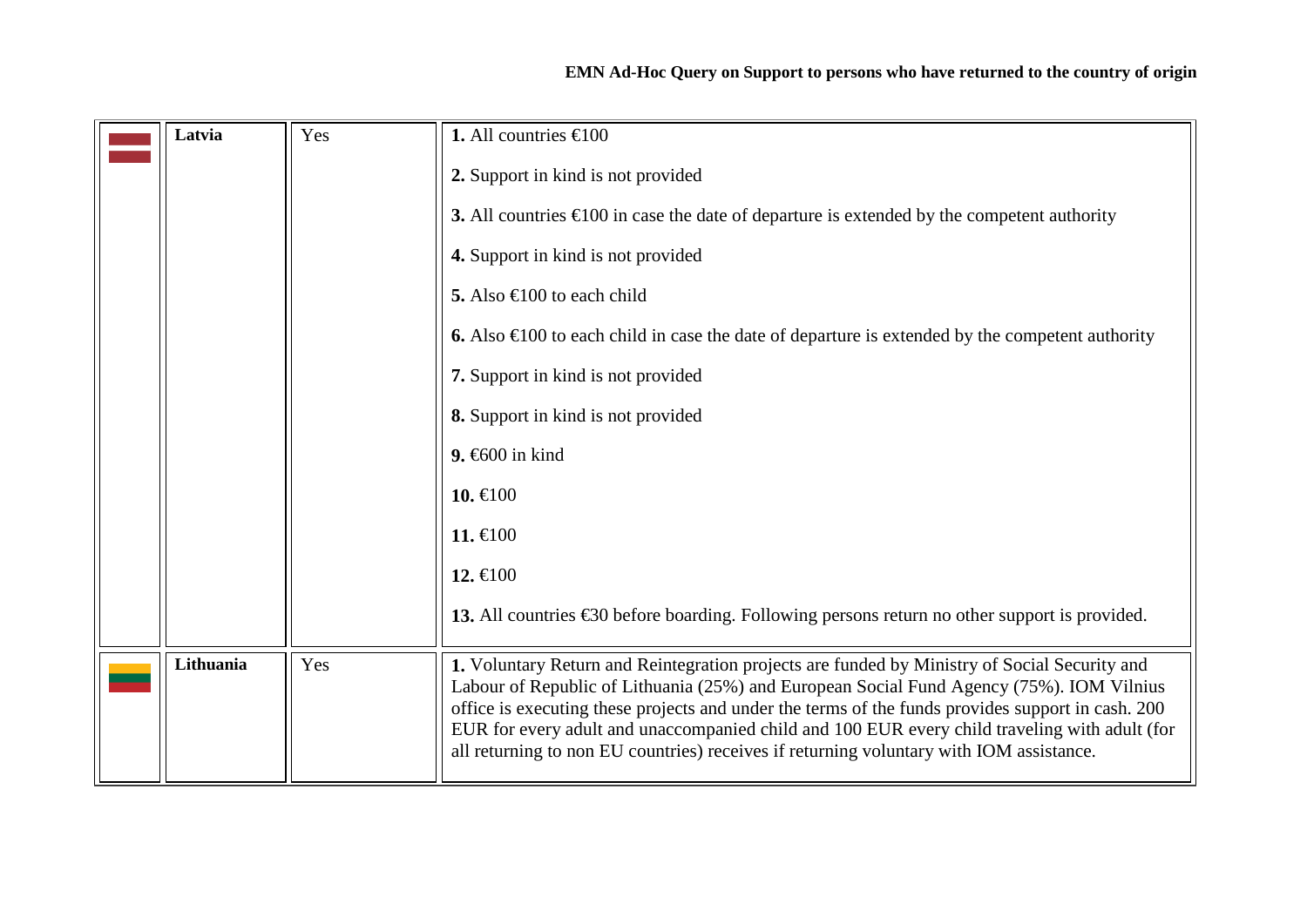|  | 2. For those who apply for participation in reintegration project can be provided additional<br>support of up to 1300 EUR in kind (for opening new business or for getting qualification). |
|--|--------------------------------------------------------------------------------------------------------------------------------------------------------------------------------------------|
|  | 3. No support (neither cash nor in kind) is provided after the deadline set for return is passed.                                                                                          |
|  | 4. See answer to question no. 3.                                                                                                                                                           |
|  | 5. 100 EUR for every child traveling with an adult (for all returning to non EU countries) receives<br>if returning voluntary with IOM assistance.                                         |
|  | <b>6.</b> See answer to question no. 3.                                                                                                                                                    |
|  | 7. Reintegration support in kind is only provided for adults to open a new business or to get<br>qualified for new job.                                                                    |
|  | 8. See answer to question no. 3.                                                                                                                                                           |
|  | 9. See answer no 1 and 2. Same amounts (cash and in kind) apply for an individual returnee under<br>the vulnerable group programme. No additional support foreseen.                        |
|  | 10. No support provided if returning to other MS under the Dublin Regulation instead of country<br>of origin (non EU).                                                                     |
|  | 11. No support provided if returning to other MS under the Dublin Regulation instead of country<br>of origin (non EU).                                                                     |
|  | 12. 200 EUR for an individual returnee to non EU country.                                                                                                                                  |
|  | 13. No. Individuals returned by force to country of origin are not provided support in cash or<br>kind, only provided with food supply for the travel.                                     |
|  |                                                                                                                                                                                            |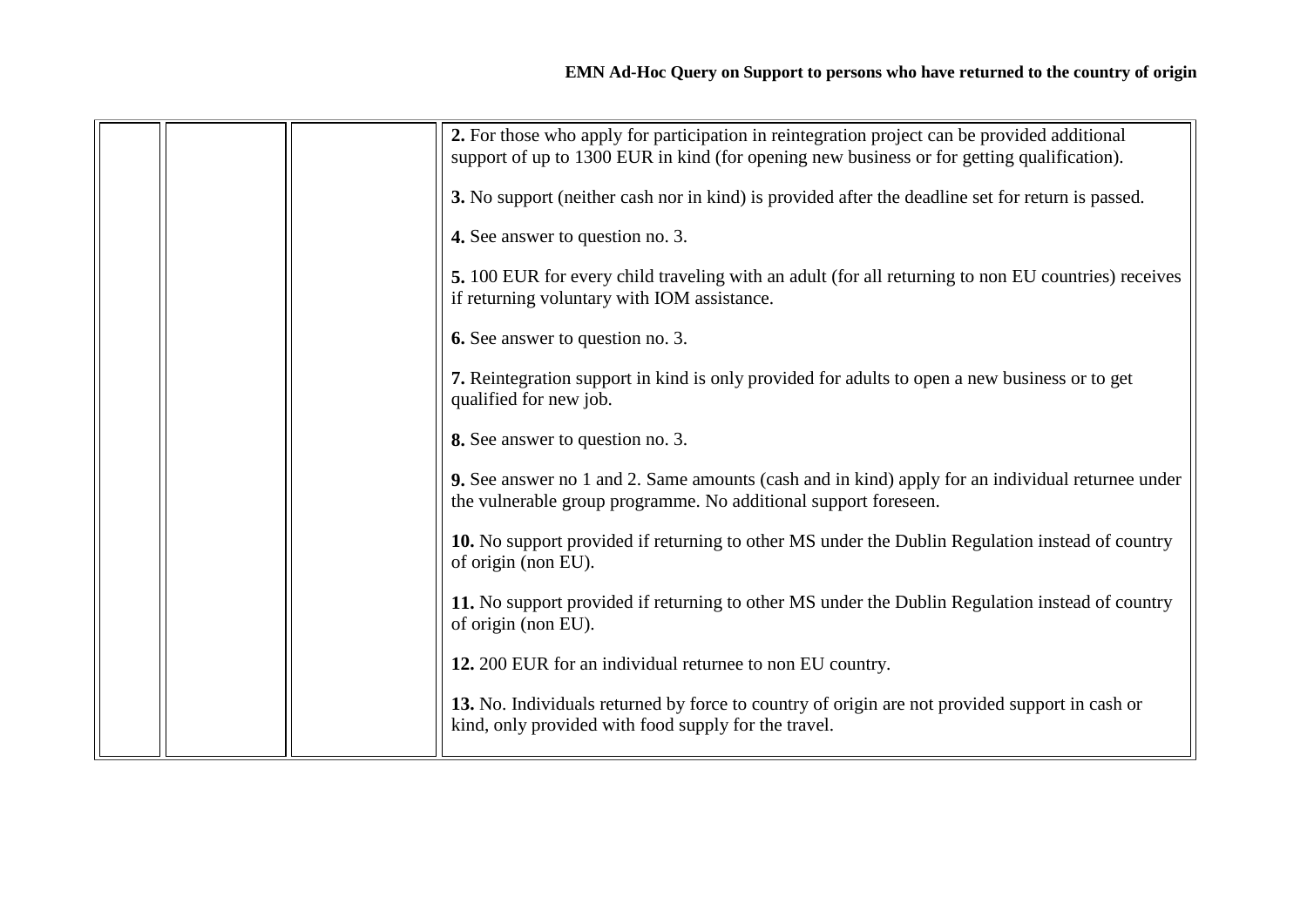<span id="page-14-0"></span>

| Luxembourg | Yes | 1. In the Luxembourg, AVRR-L programme there is no in cash aid post-arrival, only in-kind                  |
|------------|-----|------------------------------------------------------------------------------------------------------------|
|            |     |                                                                                                            |
|            |     | assistance post-arrival. Complete aid (assistance to reintegration) – concerns asylum seekers              |
|            |     | registering with IOM before a month has elapsed from the time of their débouté OR if asylum                |
|            |     | procedure has lasted over 6 months and asylum-seeker willing to return hasn't had any decision             |
|            |     | on their claim by the ministry. Single adult: up to 500 $\in$ (pre-departure) Adult couple: up to 1000     |
|            |     | €(pre-departure) Family: up to 500€ per adult and 400€ per child (pre-departure) Basic aid                 |
|            |     | (assistance to reintegration) Single adult: up to 300€(pre-departure) Adult couple: up to 600 €            |
|            |     | pre-departure Family: 300€ per person pre-departure Vulnerable cases: nothing in cash pre-                 |
|            |     | departure but 700 €in-kind per person post-departure NB1: TCNs from Kosovo no longer benefit               |
|            |     | from reintegration assistance (as of 1st December 2016) NB2: This aid in kind is available for a           |
|            |     | duration of six months so it is difficult to follow the success of the reintegration process in this       |
|            |     |                                                                                                            |
|            |     | short period of time.                                                                                      |
|            |     |                                                                                                            |
|            |     | 2. 3000 € post-arrival. Aid in kind is difficult to quantify and it will vary from country of origin.      |
|            |     | The content of the aid in kind can comprise the following: 1. Airport assistance and onward                |
|            |     | transportation; 2. Temporary lodging and housing; 3. Assistance to find a job; 4. Material and             |
|            |     | legal assistance; 5. Assistance in setting up a micro-business; 6. Purchase of professional                |
|            |     | equipment; 7. Investment in training and learning 8. Medical assistance/medicines; orientation             |
|            |     | and information on the health system in the country of origin                                              |
|            |     |                                                                                                            |
|            |     | 3. The individuals that register for the AVRR program after the deadline set for return (30 days in        |
|            |     | Luxembourg), they are entitled to basic reintegration assistance. The amounts correspond to the            |
|            |     | following: • Individuals: 300€in cash pre-departure • Families: 300€per person in cash pre-                |
|            |     | departure                                                                                                  |
|            |     |                                                                                                            |
|            |     | 4. supported) offer is accepted after the deadline set for return? • Vulnerable case: $700 \times$ in kind |
|            |     | post-arrival. • Adults: 500€in kind post-arrival. • Families: 1000€• Couple: 700€                          |
|            |     |                                                                                                            |
|            |     | 5. As it was mentioned in answer 1 the amounts are established by single adult, adult couple and           |
|            |     | family so there is no independent amount per child.                                                        |
|            |     |                                                                                                            |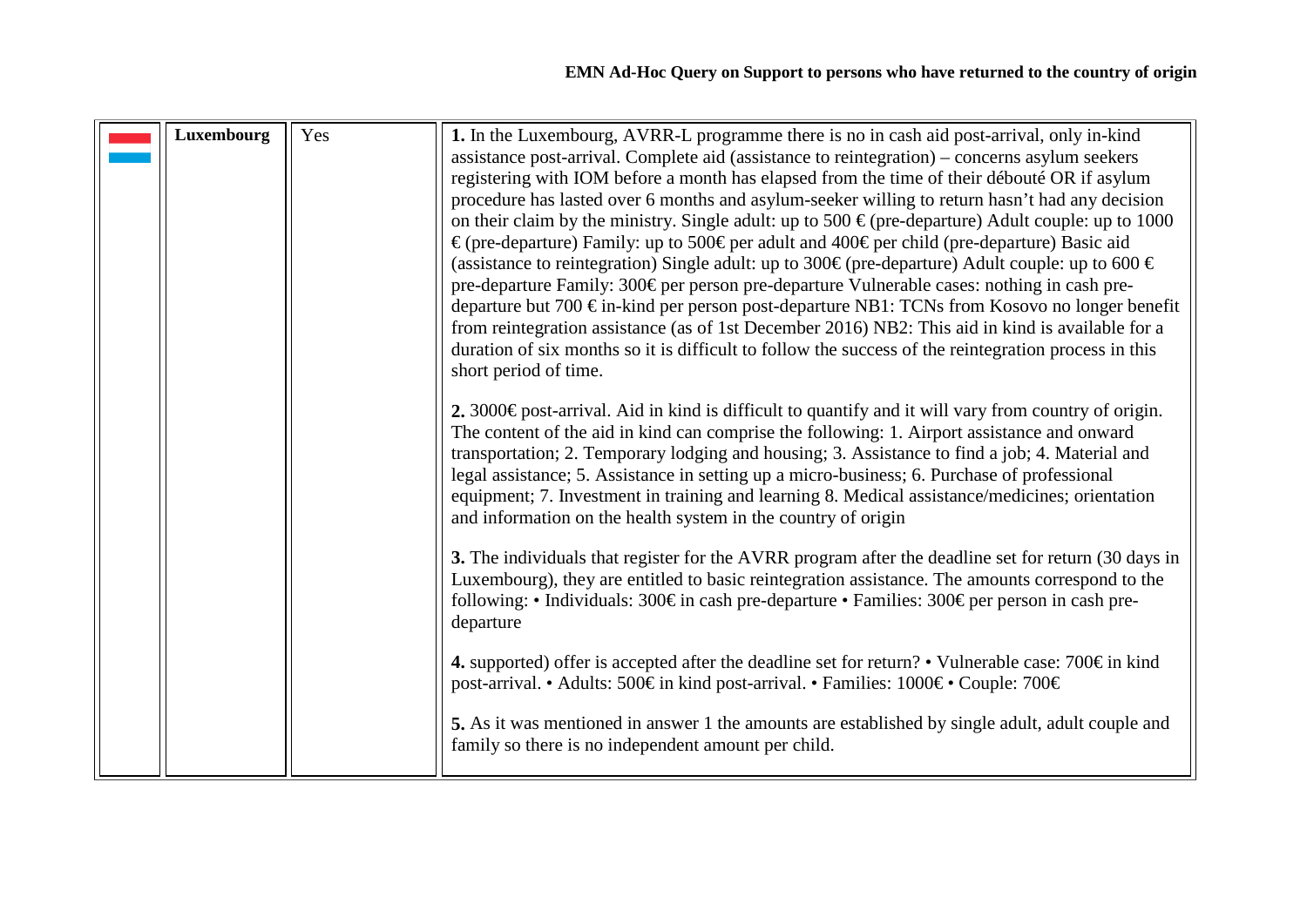<span id="page-15-0"></span>

|              |     | <b>6.</b> See answers to questions 1, 3 and 5. |
|--------------|-----|------------------------------------------------|
|              |     |                                                |
|              |     | 7. See answer to question 2 and 5.             |
|              |     | 8. See answer to question 2 and 3.             |
|              |     | 9.700€                                         |
|              |     | 10. N/A. See answer to question 1.             |
|              |     | 11. N/A. See answer to question 1.             |
|              |     | 12. See answer to question 1.                  |
|              |     | 13. No.                                        |
| <b>Malta</b> | Yes | 1. In-kind support is provided once returned.  |
|              |     | 2. In-kind support is provided once returned.  |
|              |     |                                                |
|              |     | 3. In-kind support is provided once returned.  |
|              |     | 4. In-kind support is provided once returned.  |
|              |     | <b>5.</b> 600 EUROS                            |
|              |     | <b>6.</b> 600 EUROS                            |
|              |     | 7. N/A                                         |
|              |     | 8. N/A/                                        |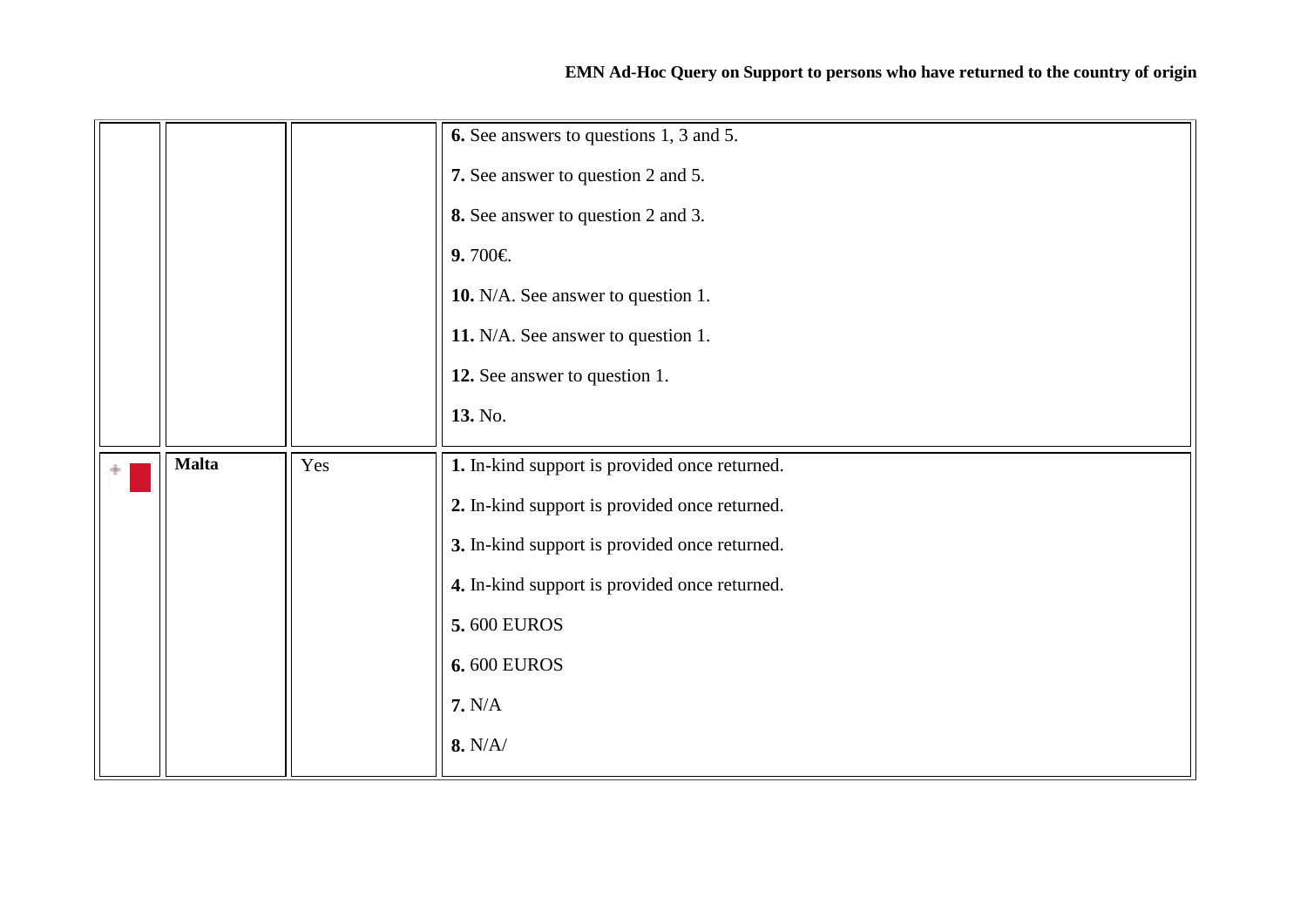<span id="page-16-0"></span>

|                    |     | 9. MT has a generic programme, there is no specific programme for vulnerables.                                                                                                                                                                                                                                                                                                                                                                                                                                                                                                                                                                                                                                                                                                                                                                                                                                                                                                                                                  |
|--------------------|-----|---------------------------------------------------------------------------------------------------------------------------------------------------------------------------------------------------------------------------------------------------------------------------------------------------------------------------------------------------------------------------------------------------------------------------------------------------------------------------------------------------------------------------------------------------------------------------------------------------------------------------------------------------------------------------------------------------------------------------------------------------------------------------------------------------------------------------------------------------------------------------------------------------------------------------------------------------------------------------------------------------------------------------------|
|                    |     | <b>10.</b> Up to 200 EUROS                                                                                                                                                                                                                                                                                                                                                                                                                                                                                                                                                                                                                                                                                                                                                                                                                                                                                                                                                                                                      |
|                    |     | 11. Up to 200 EUROS                                                                                                                                                                                                                                                                                                                                                                                                                                                                                                                                                                                                                                                                                                                                                                                                                                                                                                                                                                                                             |
|                    |     | 12. Up to 200 EUROS                                                                                                                                                                                                                                                                                                                                                                                                                                                                                                                                                                                                                                                                                                                                                                                                                                                                                                                                                                                                             |
|                    |     | 13. Escorted forced returnees are provided with a flight ticket and also 50 Euros cash by means of<br>funding mechanisms.                                                                                                                                                                                                                                                                                                                                                                                                                                                                                                                                                                                                                                                                                                                                                                                                                                                                                                       |
| <b>Netherlands</b> | Yes | 1. On 1 June 2017, the total cash amount for voluntary return is $\epsilon$ 1.950 for OECD Development<br>Aid Countries with a visa requirement and $\epsilon$ 200 for all other third countries with visa<br>requirement. Per 1 July 2017, the maximum cash amount for voluntary return will be $\epsilon$ 500 for<br>OECD Development Aid Countries with a visa requirement and $\epsilon$ 200 for all other third countries<br>with a visa requirement. Countries immediately surrounding the European Union are excluded<br>from all cash support.<br>2. On 1 June 2017, the total in kind amount for voluntary return is $\epsilon$ 1.500. Per 1 July 2017, the<br>maximum in kind amount for voluntary return is $\epsilon$ 1.800. In kind support is only offered for<br>voluntary return to OECD Development Aid Countries with a visa requirement. Countries<br>immediately surrounding the European Union are excluded from all in kind support other than the<br>basic return support (air ticket, travel document). |
|                    |     | 3. The same.<br>4. The same.                                                                                                                                                                                                                                                                                                                                                                                                                                                                                                                                                                                                                                                                                                                                                                                                                                                                                                                                                                                                    |
|                    |     | 5. On 1 June 2017, the total cash amount for each child returning with their parents is $\epsilon$ 920 for<br>OECD Development Aid Countries with a visa requirement and $\epsilon$ 40 for all other third countries<br>with a visa requirement. Per 1 July 2017, the maximum cash amount for each child returning with<br>their parents will be $\epsilon$ 340 for OECD Development Aid Countries with a visa requirement and $\epsilon$                                                                                                                                                                                                                                                                                                                                                                                                                                                                                                                                                                                       |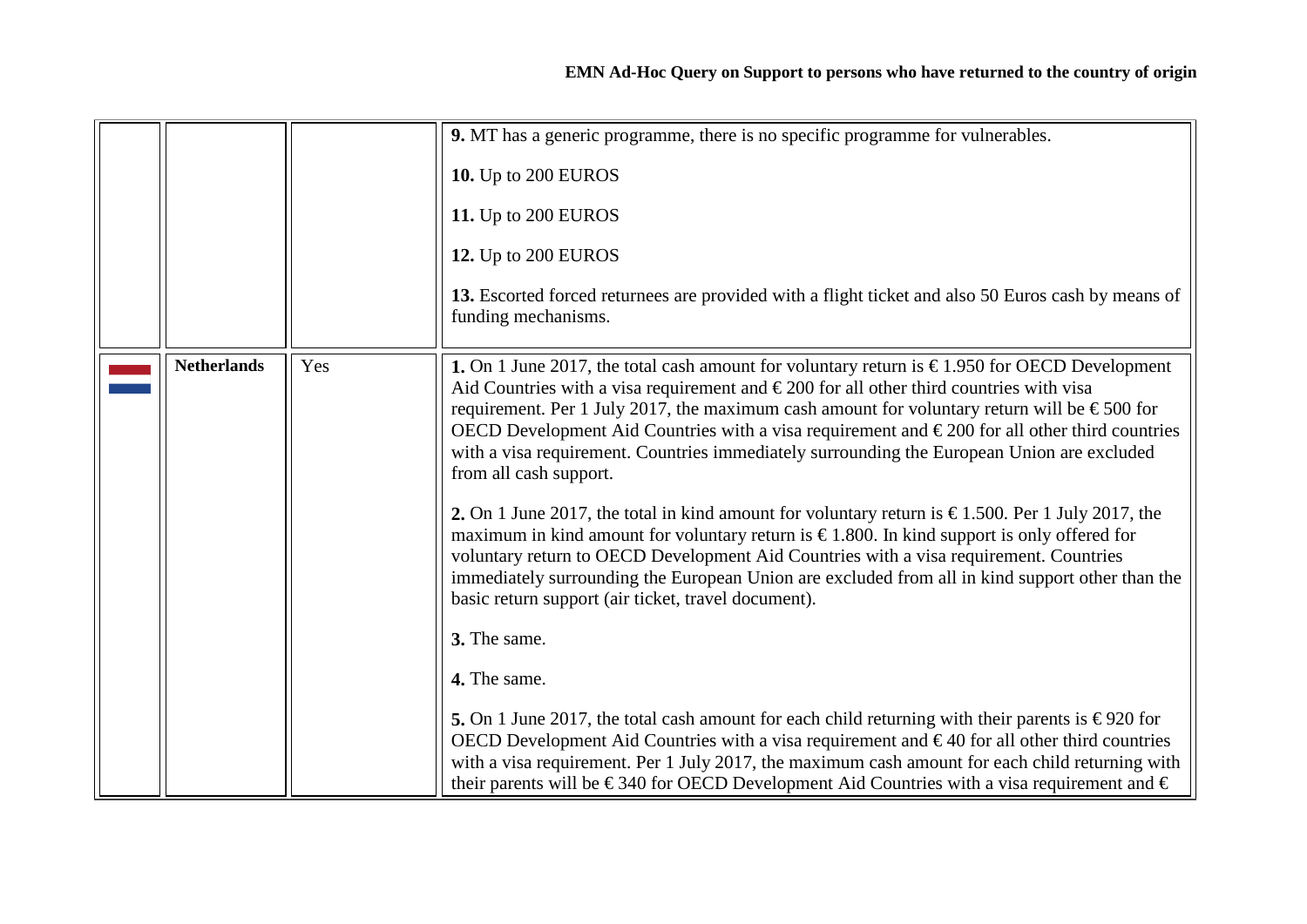|  | 40 for all other third countries with a visa requirement. Countries immediately surrounding the<br>European Union are excluded from all cash support.                                                                                                                                                                                                                                                                                                                                                                                                                                                                        |
|--|------------------------------------------------------------------------------------------------------------------------------------------------------------------------------------------------------------------------------------------------------------------------------------------------------------------------------------------------------------------------------------------------------------------------------------------------------------------------------------------------------------------------------------------------------------------------------------------------------------------------------|
|  | 6. The same.                                                                                                                                                                                                                                                                                                                                                                                                                                                                                                                                                                                                                 |
|  | 7. On 1 June 2017, the total in kind amount for each child returning with their parents is $\epsilon$ 2.500.<br>Per 1 July 2017, the maximum amount for each child returning with their parents will be $\epsilon$ 2.800.<br>In kind support is only offered for voluntary return to OECD Development Aid Countries with a<br>visa requirement. Countries immediately surrounding the European Union are excluded from all<br>in kind support other than the basic return support (air ticket, travel document).                                                                                                             |
|  | 8. The same.                                                                                                                                                                                                                                                                                                                                                                                                                                                                                                                                                                                                                 |
|  | 9. On 1 June 2017 the sum of the cash and in kind support is $\epsilon$ 3.450 for OECD Development<br>Aid Countries with a visa requirement and $\epsilon$ 200 for all other third countries with a visa<br>requirement. Per 1 July 2017, the maximum cash and in kind support will be $\epsilon$ 2.000 for OECD<br>Development Aid Countries with a visa requirement and $\epsilon$ 200 for all other third countries with a<br>visa requirement. Countries immediately surrounding the European Union are excluded from all<br>cash and in kind support other than the basic return support (air ticket, travel document). |
|  | 10. Same amounts as mentioned above.                                                                                                                                                                                                                                                                                                                                                                                                                                                                                                                                                                                         |
|  | 11. Same amounts as mentioned above.                                                                                                                                                                                                                                                                                                                                                                                                                                                                                                                                                                                         |
|  | 12. Same amounts as mentioned above.                                                                                                                                                                                                                                                                                                                                                                                                                                                                                                                                                                                         |
|  | 13. The Netherlands only provides post arrival reintegration assistance to non-voluntary returnees<br>in selected third countries. These third countries concern the ERIN target countries (see the list<br>below) and Armenia. Please note that some ERIN countries have been excluded from the Dutch<br>context due to amendments in the national policy (e.g. visa-free, 'safe third country'). Non-<br>voluntary returnees returning to those 'excluded' ERIN target countries will not be eligible for<br>any reintegration assistance. ERIN target countries: Afghanistan Argentina -> excluded from NL                |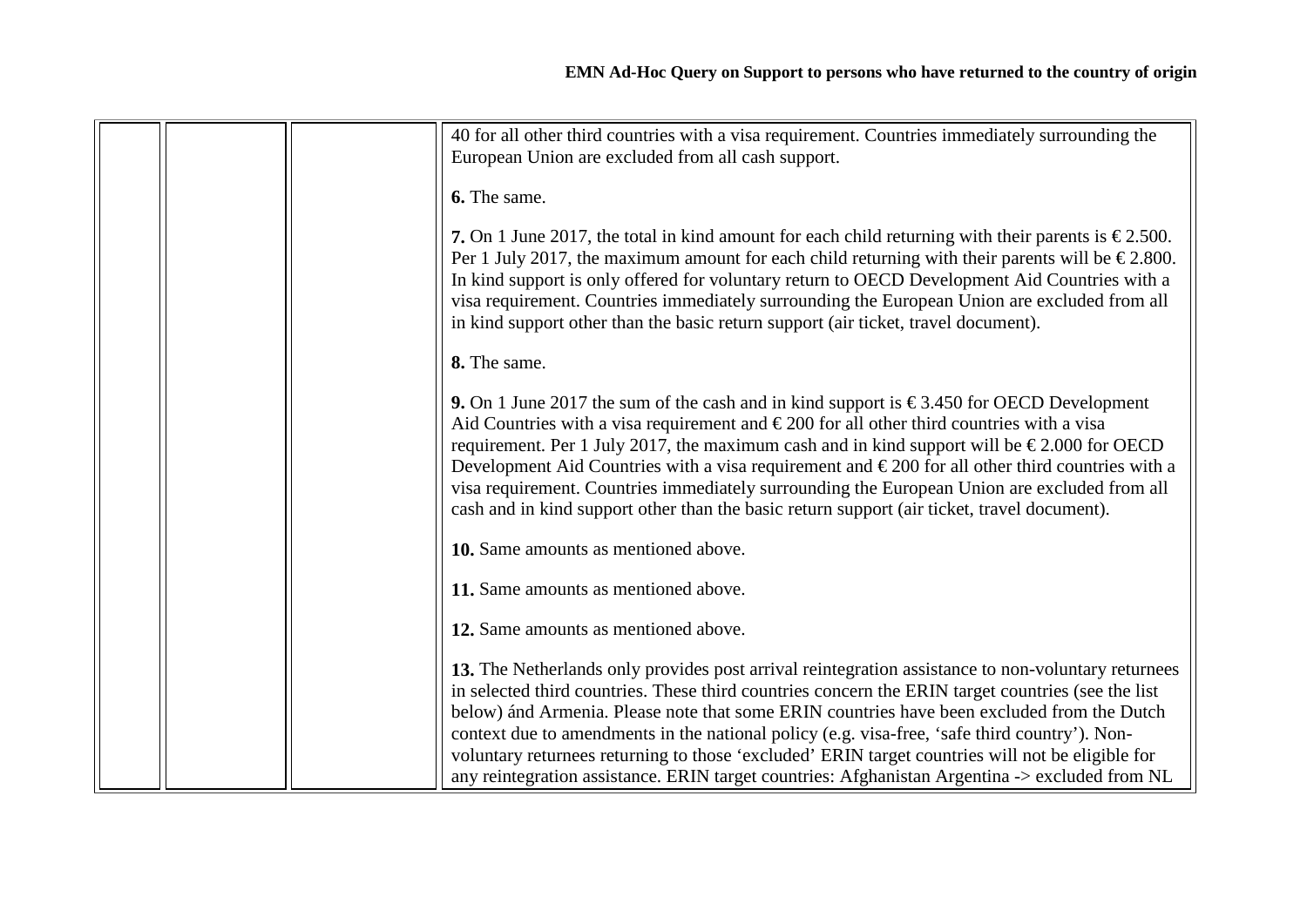<span id="page-18-0"></span>

|                                  |     | context Bangladesh Brazil -> excluded from NL context Guinea India Iraq KRG Iraq Central<br>Ivory Coast Morocco -> excluded from NL context Nigeria Pakistan Paraguay -> excluded from<br>NL context Russian Federation -> excluded from NL context Senegal Somaliland Sri Lanka<br>Sudan Ukraine -> excluded from NL context In principle, the reintegration assistance provided is<br>in kind and can amount up to a maximum of 1000 EURO per returnee, including vulnerable cases<br>and underage children within a family. It is possible to provide additional reintegration assistance<br>to a vulnerable returnee (e.g. medical) on a case by case basis, but only after thorough assessment<br>and endorsement on director's level. The eligible period for the provision of the reintegration<br>package is within one year after the departure of the returnee to the respective third country (if<br>applicable, and within the ERIN program period). Though a different approach is being applied<br>for unaccompanied minors (UAMs), who will be placed in a shelter after return. For this target<br>group additional assistance will be allocated until the UAM has reached the age of 18 years.<br>Concerning the amount of the in kind reintegration package, the starting point is the applicable<br>voluntary return scheme, but without any cash assistance: before 1 July 2017 max. 2500 EURO<br>and from 1 July 2017 max. 2800 EURO. The available reintegration package is meant to provide<br>accommodation, daily care, schooling and reintegration etc. to the UAMs. |
|----------------------------------|-----|------------------------------------------------------------------------------------------------------------------------------------------------------------------------------------------------------------------------------------------------------------------------------------------------------------------------------------------------------------------------------------------------------------------------------------------------------------------------------------------------------------------------------------------------------------------------------------------------------------------------------------------------------------------------------------------------------------------------------------------------------------------------------------------------------------------------------------------------------------------------------------------------------------------------------------------------------------------------------------------------------------------------------------------------------------------------------------------------------------------------------------------------------------------------------------------------------------------------------------------------------------------------------------------------------------------------------------------------------------------------------------------------------------------------------------------------------------------------------------------------------------------------------------------------------------------------------------------------|
| <b>Slovak</b><br><b>Republic</b> | Yes | 1. Slovak Republic does not provide any state support to returnees. The following amounts<br>mentioned here are provided from AVRR IOM project: Each returnee including children receives<br>at the airport (eventually at the train station) pocket money in cash for the journey in amount of<br>100 EUR.<br>2. The standard amount of the reintegration assistance is 1300 EUR. However, this can be<br>adjusted depending on the situation and the needs of returnees.<br>3.100 EUR<br>4.1300 EUR<br>5. No extra support is provided.                                                                                                                                                                                                                                                                                                                                                                                                                                                                                                                                                                                                                                                                                                                                                                                                                                                                                                                                                                                                                                                      |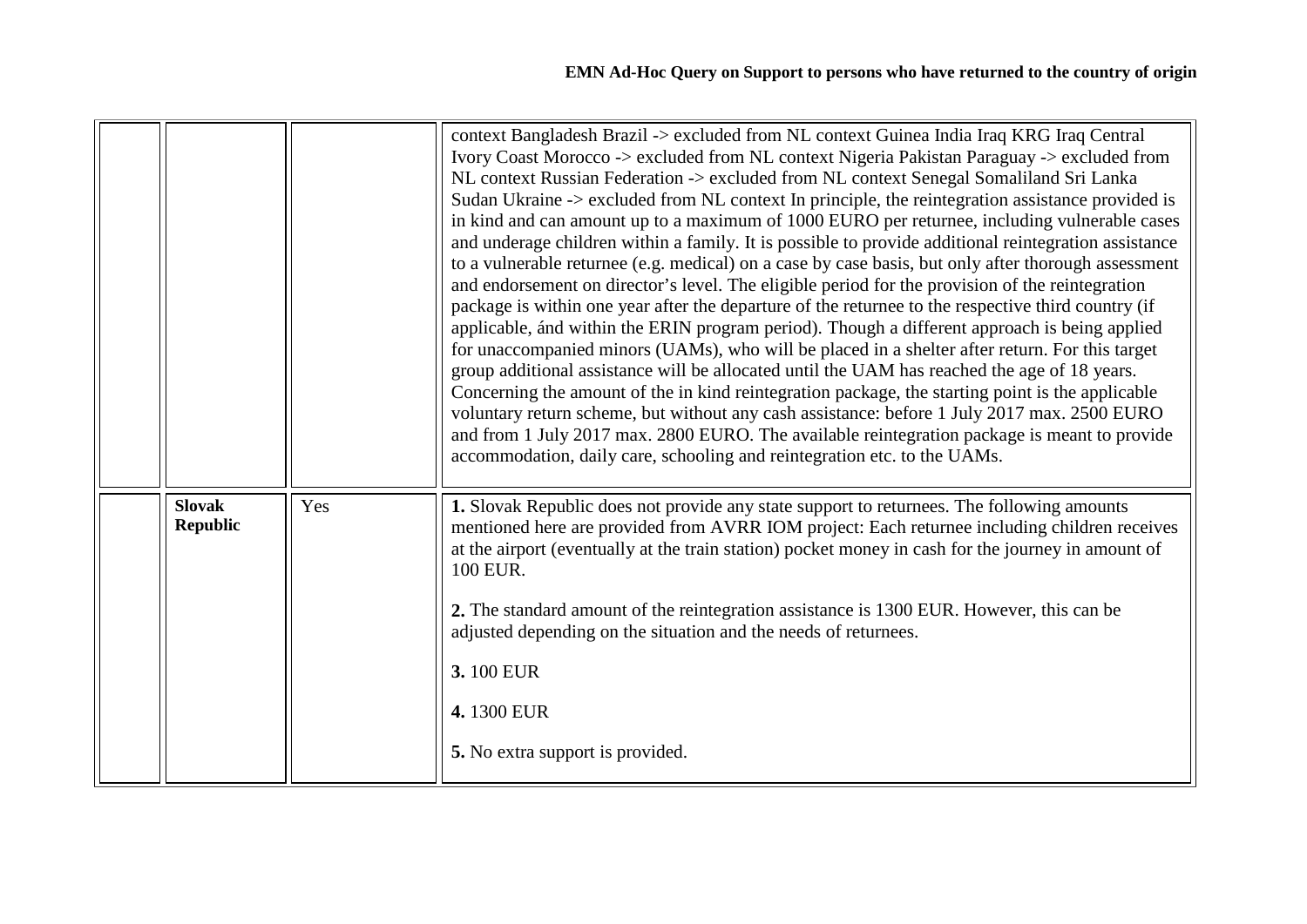<span id="page-19-0"></span>

|               |     | 6. No extra support is provided.                                                                                                                                                                                                                                                                                                                                                                                                                                                                                                                                                         |
|---------------|-----|------------------------------------------------------------------------------------------------------------------------------------------------------------------------------------------------------------------------------------------------------------------------------------------------------------------------------------------------------------------------------------------------------------------------------------------------------------------------------------------------------------------------------------------------------------------------------------------|
|               |     | 7. No extra support is provided.                                                                                                                                                                                                                                                                                                                                                                                                                                                                                                                                                         |
|               |     | 8. No extra support is provided.                                                                                                                                                                                                                                                                                                                                                                                                                                                                                                                                                         |
|               |     | 9. Vulnerable persons can be awarded reintegration assistance in the amount of $1700 - 2000$ EUR<br>in kind, depending on their needs.                                                                                                                                                                                                                                                                                                                                                                                                                                                   |
|               |     | 10.100 EUR                                                                                                                                                                                                                                                                                                                                                                                                                                                                                                                                                                               |
|               |     | 11.100 EUR                                                                                                                                                                                                                                                                                                                                                                                                                                                                                                                                                                               |
|               |     | 12.100 EUR                                                                                                                                                                                                                                                                                                                                                                                                                                                                                                                                                                               |
|               |     | 13. No                                                                                                                                                                                                                                                                                                                                                                                                                                                                                                                                                                                   |
| <b>Sweden</b> | Yes | 1. The Swedish Migration Agency (SMA) can make a cash support payment to those returning<br>voluntarily to the following countries: Afghanistan, Central African Republic, Chad, Democratic<br>Republic of Congo, Eritrea, Iraq, Ivory Coast, Liberia, Libya, Mali, Sierra Leone, Somalia, State<br>of Palestine, Sudan, South Sudan, Syria and Yemen The amounts granted are 30,000 SEK<br>(approx. 3,000 EURO) for adults and 15,000 SEK (approx. 1,500 EURO) for minors (including<br>unaccompanied minors). There is a maximum limit of 75,000 SEK (approx 7,500 EURO) per<br>family |
|               |     | 2. The Swedish Migration Agency (SMA) can make a cash support payment to those returning<br>voluntarily to the following countries: Afghanistan, Central African Republic, Chad, Democratic<br>Republic of Congo, Eritrea, Iraq, Ivory Coast, Liberia, Libya, Mali, Sierra Leone, Somalia, State<br>of Palestine, Sudan, South Sudan, Syria and Yemen The amounts granted are 30,000 SEK<br>(approx. 3,000 EURO) for adults and 15,000 SEK (approx. 1,500 EURO) for minors (including                                                                                                    |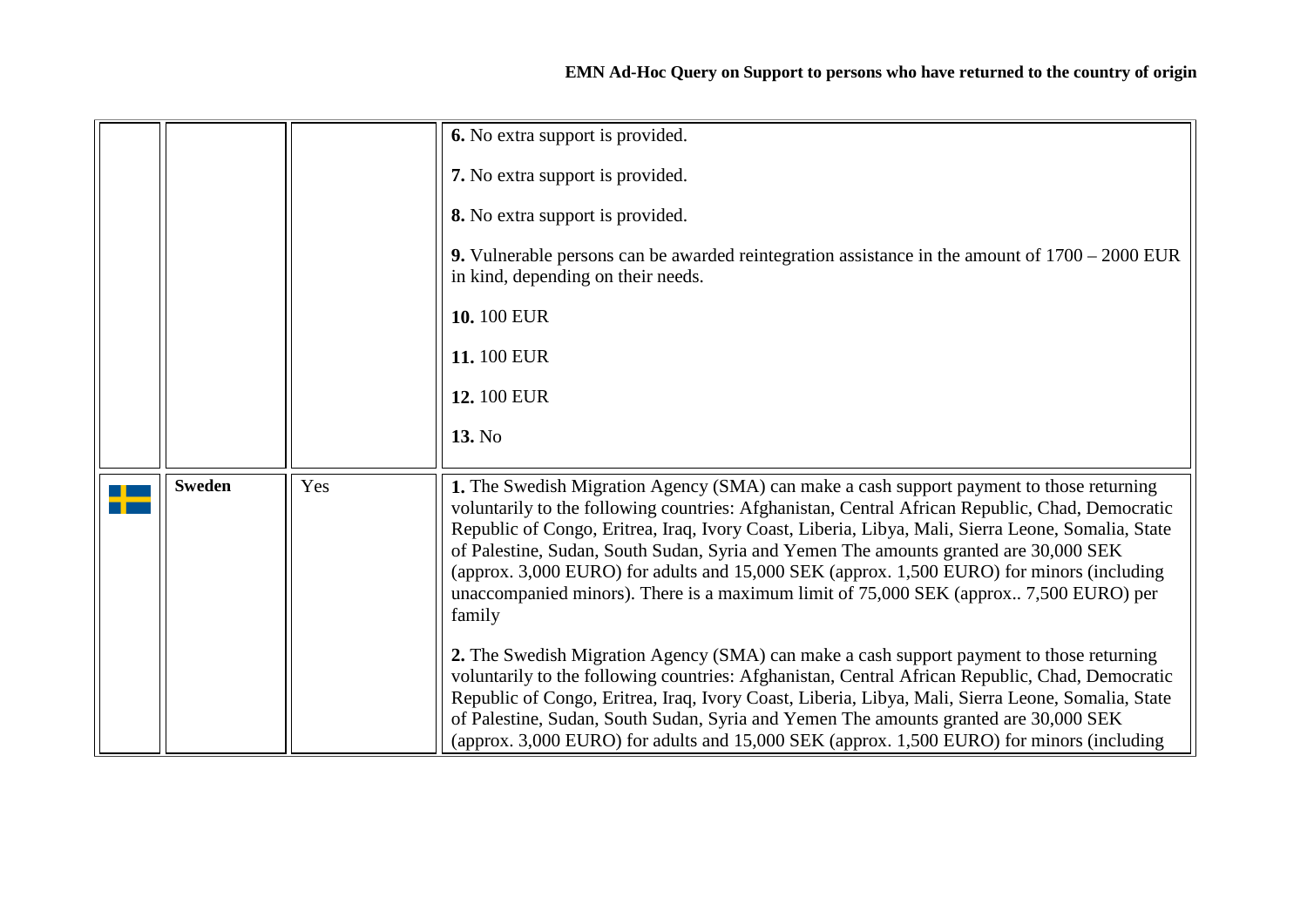|  | unaccompanied minors). There is a maximum limit of 75,000 SEK (approx 7,500 EURO) per<br>family                                                                                                                                                                                                                                                                                                                                                                             |
|--|-----------------------------------------------------------------------------------------------------------------------------------------------------------------------------------------------------------------------------------------------------------------------------------------------------------------------------------------------------------------------------------------------------------------------------------------------------------------------------|
|  | 3. The SMA can currently offer in kind support through the ERIN program to those returning<br>voluntarily to the following countries: Afghanistan, Iraq, Morocco, Nigeria, Pakistan, Russia,<br>Somalia (Somaliland only) Voluntary returnees to these countries can be granted in kind support<br>of up to 2,500 EURO. In the case of unaccompanied minors returning voluntarily, there is no<br>upper limit: support is granted as necessary.                             |
|  | 4. The SMA can currently offer in kind support through the ERIN program to those returning<br>voluntarily to the following countries: Afghanistan, Iraq, Morocco, Nigeria, Pakistan, Russia,<br>Somalia (Somaliland only) Voluntary returnees to these countries can be granted in kind support<br>of up to 2,500 EURO. In the case of unaccompanied minors returning voluntarily, there is no<br>upper limit: support is granted as necessary.                             |
|  | 5. Those who fail to return within the set deadline would normally be transferred to the police for<br>forced removal. No cash support is provided to those whose cases are transferred to the police for<br>forced removal.                                                                                                                                                                                                                                                |
|  | <b>6.</b> Those who fail to return within the set deadline would normally be transferred to the police for<br>forced removal. No cash support is provided to those whose cases are transferred to the police for<br>forced removal.                                                                                                                                                                                                                                         |
|  | 7. As stated above, those who fail to return within the set deadline would normally be transferred<br>to the police for forced removal. In kind support is offered through the ERIN program to those<br>returning by force to the following countries: Afghanistan, Iraq (central and southern Iraq only –<br>not Kurdistan), Morocco, Nigeria, Somalia (Somaliland only) Non-voluntary returnees to these<br>countries can be granted in kind support of up to 2,000 EURO. |
|  | 8. As stated above, those who fail to return within the set deadline would normally be transferred<br>to the police for forced removal. In kind support is offered through the ERIN program to those<br>returning by force to the following countries: Afghanistan, Iraq (central and southern Iraq only –                                                                                                                                                                  |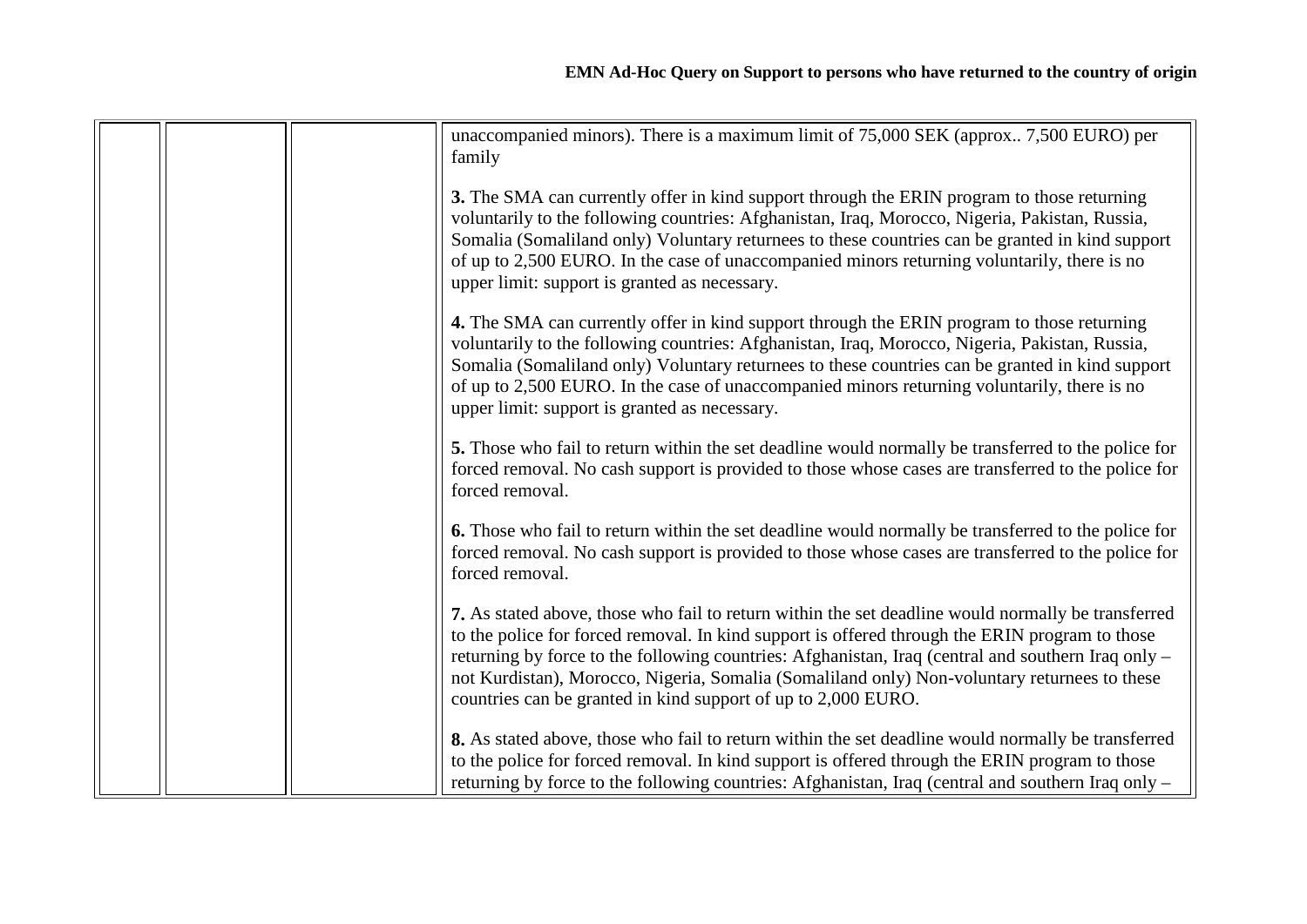|  | not Kurdistan), Morocco, Nigeria, Somalia (Somaliland only) Non-voluntary returnees to these<br>countries can be granted in kind support of up to 2,000 EURO.                                                                                                     |
|--|-------------------------------------------------------------------------------------------------------------------------------------------------------------------------------------------------------------------------------------------------------------------|
|  | 9. As indicated above, voluntary child returnees can be granted 15,000 SEK (approx. 1,500)<br>EURO) in cash support when returning to certain countries (see question 1 above). There is<br>however an upper limit of 75,000 SEK (approx 7,500 EURO) per family.  |
|  | 10. As indicated above, voluntary child returnees can be granted 15,000 SEK (approx. 1,500)<br>EURO) in cash support when returning to certain countries (see question 1 above). There is<br>however an upper limit of 75,000 SEK (approx 7,500 EURO) per family. |
|  | 11. As indicated above, those who fail to return within the set deadline would normally be<br>transferred to the police for forced removal. No cash support is provided to those whose cases are<br>transferred to the police for forced removal.                 |
|  | 12. As indicated above, those who fail to return within the set deadline would normally be<br>transferred to the police for forced removal. No cash support is provided to those whose cases are<br>transferred to the police for forced removal.                 |
|  | 13. Voluntary returnees (including children returning with their parents) can be granted in kind<br>support of up to 2,500 EURO through the ERIN programme when returning to one of the<br>countries mentioned in the answer to question 2 above.                 |
|  | 14. Voluntary returnees (including children returning with their parents) can be granted in kind<br>support of up to 2,500 EURO through the ERIN programme when returning to one of the<br>countries mentioned in the answer to question 2 above.                 |
|  | 15. Non-voluntary returnees (including children returning with their parents) can be granted in<br>kind support of up to 2,000 EURO through the ERIN programme when returning to one of the<br>countries mentioned in the answer to question 4 above.             |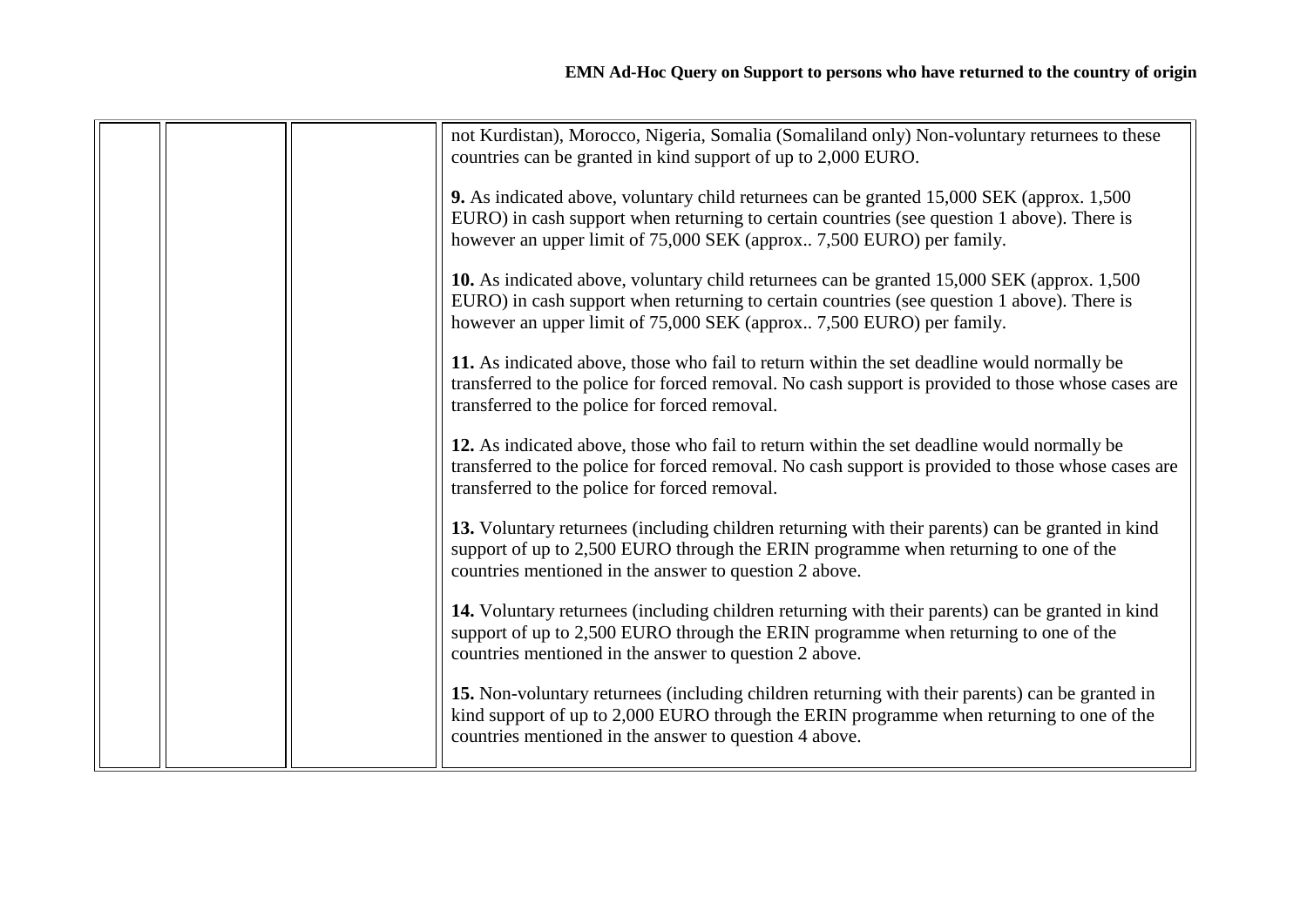|  | 16. Non-voluntary returnees (including children returning with their parents) can be granted in<br>kind support of up to 2,000 EURO through the ERIN programme when returning to one of the<br>countries mentioned in the answer to question 4 above.                                                                                                                                                                                 |
|--|---------------------------------------------------------------------------------------------------------------------------------------------------------------------------------------------------------------------------------------------------------------------------------------------------------------------------------------------------------------------------------------------------------------------------------------|
|  | 17. Unaccompanied minors returning voluntarily receive the same amount of cash support as<br>children returning with their parents (see answer to question 1 above for amounts and details of<br>relevant countries). Unaccompanied minors can be granted in kind assistance "as necessary" (no<br>upper financial limit) through the ERIN program (see answer to question 2 above for amounts<br>and details of relevant countries). |
|  | 18. Unaccompanied minors returning voluntarily receive the same amount of cash support as<br>children returning with their parents (see answer to question 1 above for amounts and details of<br>relevant countries). Unaccompanied minors can be granted in kind assistance "as necessary" (no<br>upper financial limit) through the ERIN program (see answer to question 2 above for amounts<br>and details of relevant countries). |
|  | 19. Adults who have received a decision that they are to be transferred to another member state in<br>terms of the Dublin Regulation but who instead choose to return to their country of origin would<br>not normally be granted any cash support.                                                                                                                                                                                   |
|  | 20. Adults who have received a decision that they are to be transferred to another member state in<br>terms of the Dublin Regulation but who instead choose to return to their country of origin would<br>not normally be granted any cash support.                                                                                                                                                                                   |
|  | 21. Children who have received a decision that they are to be transferred to another member state<br>in terms of the Dublin Regulation but who instead choose to return to their country of origin<br>would not normally be granted any cash support.                                                                                                                                                                                 |
|  | 22. Children who have received a decision that they are to be transferred to another member state<br>in terms of the Dublin Regulation but who instead choose to return to their country of origin<br>would not normally be granted any cash support.                                                                                                                                                                                 |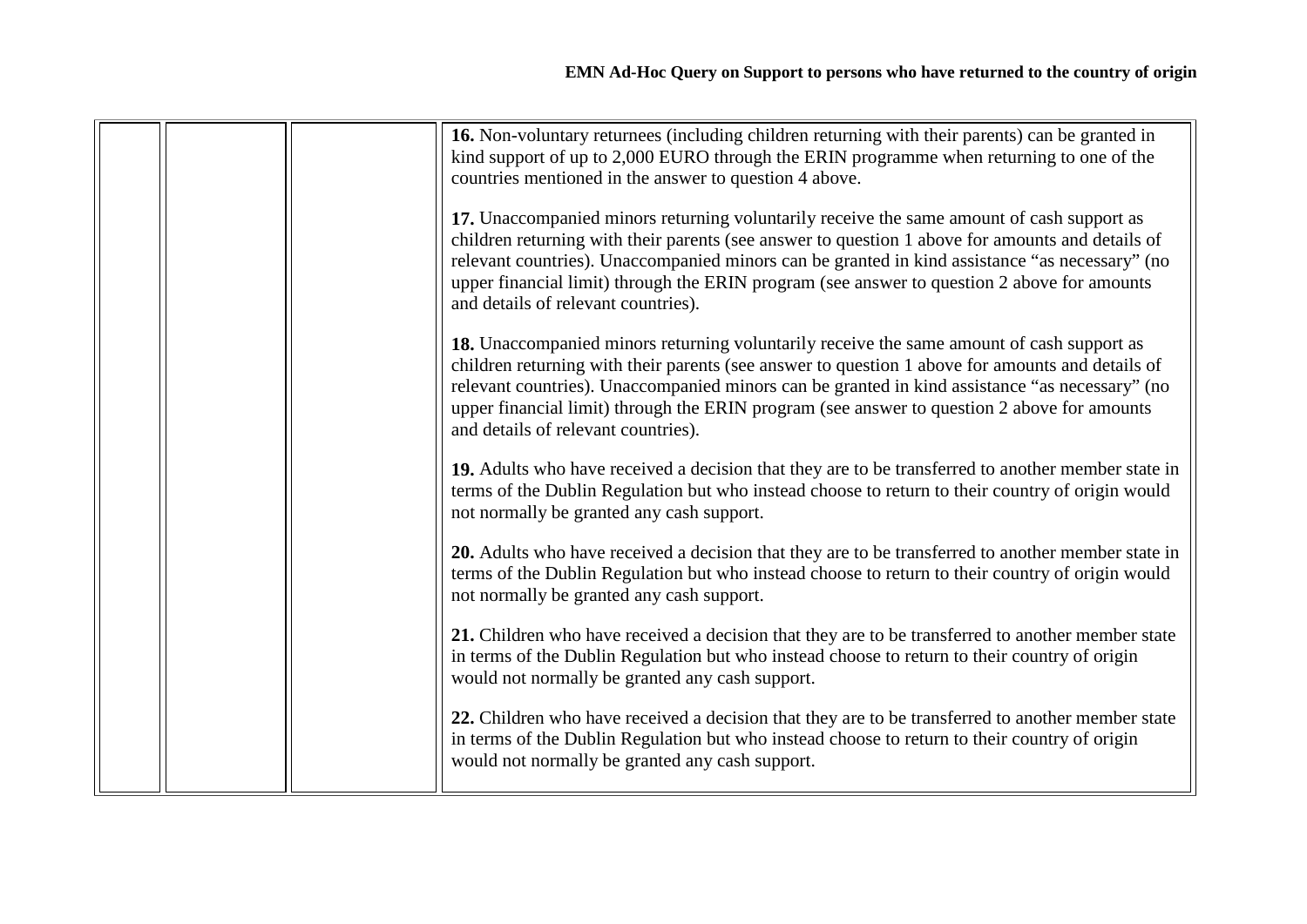<span id="page-23-0"></span>

|           |                    |     | 23. If a person provides a valid travel document upon applying, they would receive the same<br>amounts mentioned in the answer to question 1 above.<br>24. If a person provides a valid travel document upon applying, they would receive the same<br>amounts mentioned in the answer to question 1 above.<br>25. No cash support is provided to those returning by force. In kind support is provided to those<br>returning by force to certain countries – see answer to question 4 above.<br>26. No cash support is provided to those returning by force. In kind support is provided to those<br>returning by force to certain countries – see answer to question 4 above.                                                                                                                                                                                                                                                                                                                         |
|-----------|--------------------|-----|--------------------------------------------------------------------------------------------------------------------------------------------------------------------------------------------------------------------------------------------------------------------------------------------------------------------------------------------------------------------------------------------------------------------------------------------------------------------------------------------------------------------------------------------------------------------------------------------------------------------------------------------------------------------------------------------------------------------------------------------------------------------------------------------------------------------------------------------------------------------------------------------------------------------------------------------------------------------------------------------------------|
| $\bullet$ | <b>Switzerland</b> | Yes | 1. Switzerland usually offers Return Assistance to persons in a national asylum procedures.<br>Those can benefit from a cash assistance of up to CHF 1'000 as well as an in kind assistance of<br>up to CHF 5'000 for adults. Cash assistance for minors is limited to CHF 500 per child. Return<br>Assistance for persons within a Dublin procedure is limited to CHF 500 cash assistance. Irregular<br>staying persons cannot benefit of a federal Return Assistance, except victims of human<br>trafficking. Furthermore every returnee of the asylum procedure is granted a travel allowance of<br>up to CHF 100. Switzerland does not offer Return Assistance to EU citizens as well as to persons<br>from visa liberated states.<br>2. CHF 3'000 and for vulnerable cases an additional amount of up to CHF 2'000.<br>3. CHF 1'000 as well as a travel allowance of up to CHF 100.<br>4. CHF 3'000 and for vulnerable cases an additional amount of up to CHF 2'000.<br>5. CHF 500<br>6. CHF 500 |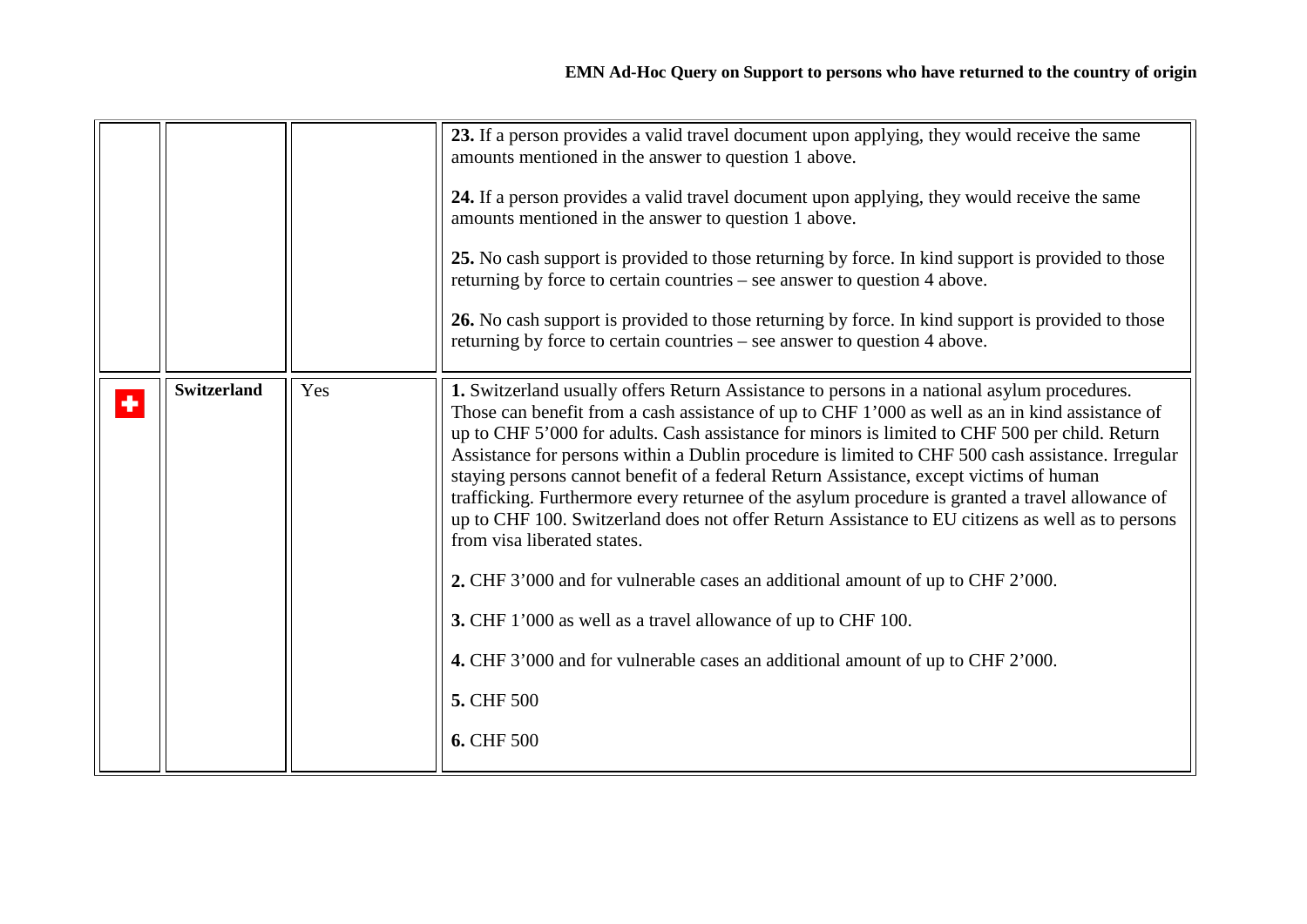<span id="page-24-1"></span><span id="page-24-0"></span>

|             |                          |                | 7. None. The family can benefit between CHF 3'000 and 5'000 for a specific project.                                                                                                                         |
|-------------|--------------------------|----------------|-------------------------------------------------------------------------------------------------------------------------------------------------------------------------------------------------------------|
|             |                          |                | <b>8.</b> None. The family can benefit between CHF 3'000 and 5'000 for a specific project.                                                                                                                  |
|             |                          |                | 9. CHF 5'000                                                                                                                                                                                                |
|             |                          |                | 10. CHF 500                                                                                                                                                                                                 |
|             |                          |                | 11. CHF 250                                                                                                                                                                                                 |
|             |                          |                | 12. CHF 1'000                                                                                                                                                                                               |
|             |                          |                | 13. Returnees, that have been returned by force, may benefit of medical assessment. Furhtermore,<br>if they are willing to cooperate, these persons can benefit of a cash assistance of up to CHF<br>2'000. |
| $\geqslant$ | <b>United</b><br>Kingdom | N <sub>o</sub> | This EMN NCP has provided a response to the requesting EMN NCP. However, they have requested that<br>it is not disseminated further.                                                                        |
| ╬           | <b>Norway</b>            | Yes            | <b>1.</b> Afghanistan: €2 130 (NOK 20 000) Ethiopia: €1 600 (NOK 15 000) Somalia: €1 060 (NOK<br>10 000) Other countries: €2 130 (NOK 20 000)                                                               |
|             |                          |                | 2. Afghanistan: N/A Ethiopia: Up to €3 190 (NOK 30 000) Somalia: €3 190 (NOK 30 000)<br>Other countries: N/A                                                                                                |
|             |                          |                | 3. Afghanistan: €2 130 (NOK 20 000) Ethiopia: €1 600 (NOK 15 000) Somalia: €1 060 (NOK<br>10 000) Other countries $\text{\textsterling}750$ (NOK 7 000)                                                     |
|             |                          |                | 4. Afghanistan: N/A Ethiopia: €3 190 (NOK 30 000) Somalia: €3 190 (NOK 30 000) Other<br>countries: N/A                                                                                                      |